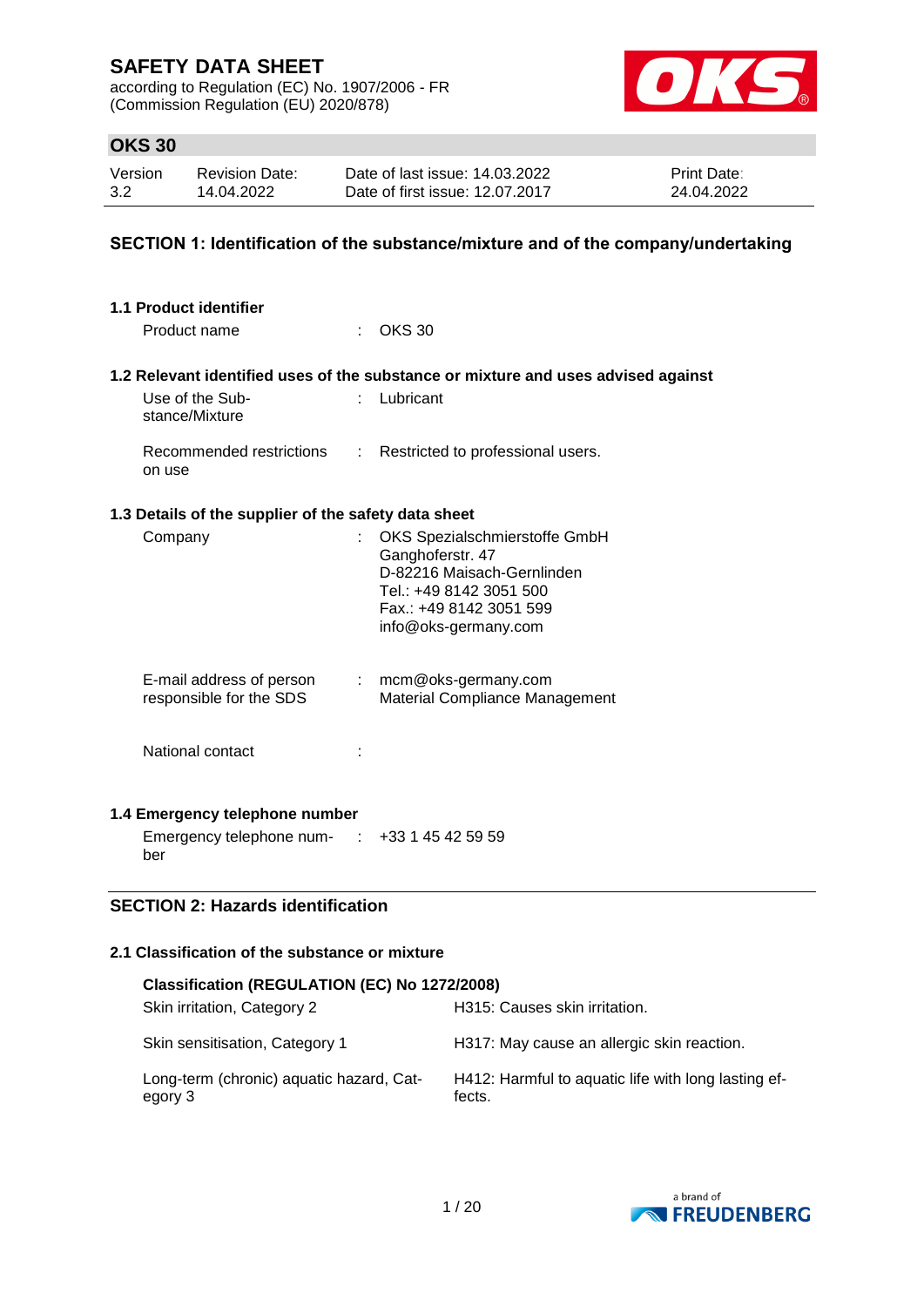according to Regulation (EC) No. 1907/2006 - FR (Commission Regulation (EU) 2020/878)



# **OKS 30**

| Version | Revision Date: | Date of last issue: 14.03.2022  | <b>Print Date:</b> |
|---------|----------------|---------------------------------|--------------------|
| 3.2     | 14.04.2022     | Date of first issue: 12.07.2017 | 24.04.2022         |

#### **2.2 Label elements**

| Labelling (REGULATION (EC) No 1272/2008)<br>Hazard pictograms |                                                                                        |                                                                                                                                  |
|---------------------------------------------------------------|----------------------------------------------------------------------------------------|----------------------------------------------------------------------------------------------------------------------------------|
| Signal word                                                   | Warning                                                                                |                                                                                                                                  |
| Hazard statements                                             | H315<br>H317<br>H412                                                                   | Causes skin irritation.<br>May cause an allergic skin reaction.<br>Harmful to aquatic life with long lasting ef-<br>fects.       |
| <b>Precautionary statements</b>                               | <b>Prevention:</b><br>P <sub>261</sub><br>P <sub>264</sub><br>P273<br>P <sub>280</sub> | Avoid breathing vapours.<br>Wash skin thoroughly after handling.<br>Avoid release to the environment.<br>Wear protective gloves. |
|                                                               | <b>Response:</b>                                                                       |                                                                                                                                  |
|                                                               | $P333 + P313$                                                                          | If skin irritation or rash occurs: Get medical<br>advice/attention.                                                              |
|                                                               | $P362 + P364$                                                                          | Take off contaminated clothing and wash it<br>before reuse.                                                                      |

#### **Hazardous components which must be listed on the label:**

Molybdenum trioxide, reaction products with bis[O,O-bis(2-ethylhexyl)] hydrogen dithiophosphate

#### **2.3 Other hazards**

This substance/mixture contains no components considered to be either persistent, bioaccumulative and toxic (PBT), or very persistent and very bioaccumulative (vPvB) at levels of 0.1% or higher.

Ecological information: The substance/mixture does not contain components considered to have endocrine disrupting properties according to REACH Article 57(f) or Commission Delegated regulation (EU) 2017/2100 or Commission Regulation (EU) 2018/605 at levels of 0.1% or higher.

Toxicological information: The substance/mixture does not contain components considered to have endocrine disrupting properties according to REACH Article 57(f) or Commission Delegated regulation (EU) 2017/2100 or Commission Regulation (EU) 2018/605 at levels of 0.1% or higher.

## **SECTION 3: Composition/information on ingredients**

**3.2 Mixtures**

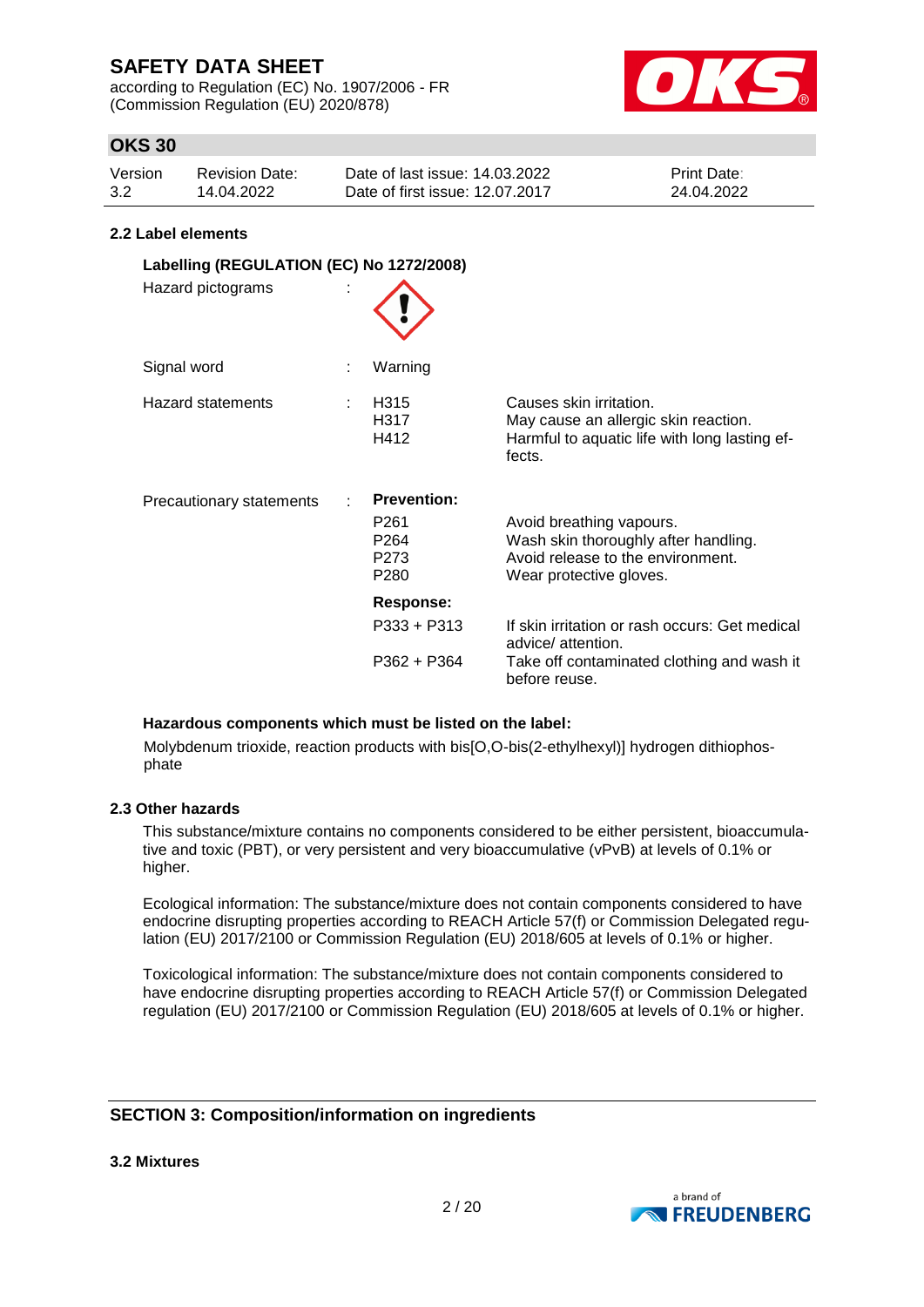according to Regulation (EC) No. 1907/2006 - FR (Commission Regulation (EU) 2020/878)



# **OKS 30**

| Version | Revision Date: | Date of last issue: 14.03.2022  | <b>Print Date:</b> |
|---------|----------------|---------------------------------|--------------------|
| 3.2     | 14.04.2022     | Date of first issue: 12.07.2017 | 24.04.2022         |

Chemical nature : Additive

### **Components**

| Chemical name                                                                                                | CAS-No.<br>EC-No.<br>Index-No.<br><b>Registration number</b> | Classification                                                                  | specific concen-<br>tration limit<br>M-Factor<br><b>Notes</b><br>Acute toxicity<br>estimate | Concentration<br>(% w/w) |
|--------------------------------------------------------------------------------------------------------------|--------------------------------------------------------------|---------------------------------------------------------------------------------|---------------------------------------------------------------------------------------------|--------------------------|
| Molybdenum trioxide,<br>reaction products with<br>bis[O,O-bis(2-<br>ethylhexyl)] hydrogen<br>dithiophosphate | 947-946-9<br>01-2120772600-59-<br><b>XXXX</b>                | <b>Skin Irrit.2; H315</b><br>Skin Sens.1B;<br>H317<br>Aquatic Chronic4;<br>H413 |                                                                                             | $>= 30 - 50$             |
| Amines, C11-14-<br>branched alkyl, mono-<br>hexyl and dihexyl<br>phosphates                                  | 80939-62-4<br>279-632-6<br>01-2119976322-36-<br><b>XXXX</b>  | Skin Irrit.2; H315<br>Eye Irrit.2; H319<br>Aquatic Chronic2;<br>H411            |                                                                                             | $>= 2.5 - < 10$          |

For explanation of abbreviations see section 16.

## **SECTION 4: First aid measures**

### **4.1 Description of first aid measures**

| If inhaled              | Remove person to fresh air. If signs/symptoms continue, get<br>medical attention.<br>Keep patient warm and at rest.<br>If unconscious, place in recovery position and seek medical<br>advice.<br>Keep respiratory tract clear.<br>If breathing is irregular or stopped, administer artificial respira-<br>tion. |
|-------------------------|-----------------------------------------------------------------------------------------------------------------------------------------------------------------------------------------------------------------------------------------------------------------------------------------------------------------|
| In case of skin contact | : Take off all contaminated clothing immediately.<br>Wash off immediately with soap and plenty of water.<br>Get medical attention immediately if irritation develops and<br>persists.<br>Wash clothing before reuse.<br>Thoroughly clean shoes before reuse.                                                    |
| In case of eye contact  | : Rinse immediately with plenty of water, also under the eyelids,<br>for at least 10 minutes.<br>If eye irritation persists, consult a specialist.                                                                                                                                                              |
| If swallowed            | Move the victim to fresh air.<br>If unconscious, place in recovery position and seek medical<br>advice.                                                                                                                                                                                                         |

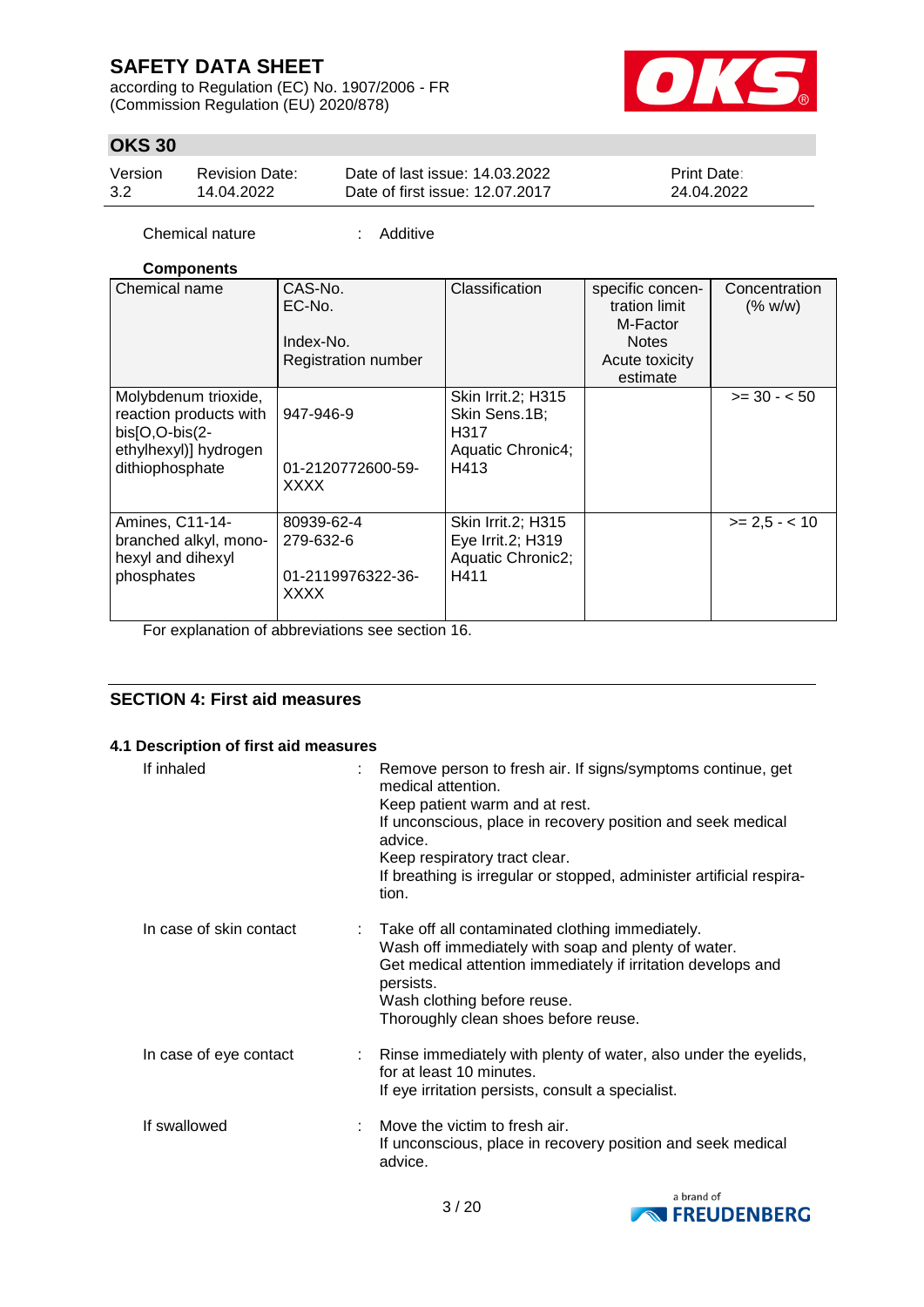according to Regulation (EC) No. 1907/2006 - FR (Commission Regulation (EU) 2020/878)



# **OKS 30**

| Version<br>3.2                                                  | <b>Revision Date:</b><br>14.04.2022 |   | Date of last issue: 14.03.2022<br>Date of first issue: 12.07.2017                                                                             | Print Date:<br>24.04.2022 |  |
|-----------------------------------------------------------------|-------------------------------------|---|-----------------------------------------------------------------------------------------------------------------------------------------------|---------------------------|--|
|                                                                 |                                     |   | Keep respiratory tract clear.<br>Do NOT induce vomiting.<br>Rinse mouth with water.<br>Never give anything by mouth to an unconscious person. |                           |  |
| 4.2 Most important symptoms and effects, both acute and delayed |                                     |   |                                                                                                                                               |                           |  |
| Symptoms                                                        |                                     |   | : Skin contact may provoke the following symptoms:<br>Erythema<br>Allergic appearance                                                         |                           |  |
| <b>Risks</b>                                                    |                                     |   | Causes skin irritation.<br>May cause an allergic skin reaction.                                                                               |                           |  |
|                                                                 |                                     |   | 4.3 Indication of any immediate medical attention and special treatment needed                                                                |                           |  |
| Treatment                                                       |                                     | ÷ | The first aid procedure should be established in consultation<br>with the doctor responsible for industrial medicine.                         |                           |  |

# **SECTION 5: Firefighting measures**

#### **5.1 Extinguishing media**

| Suitable extinguishing media :                            | Use water spray, alcohol-resistant foam, dry chemical or car-<br>bon dioxide. |
|-----------------------------------------------------------|-------------------------------------------------------------------------------|
| Unsuitable extinguishing<br>media                         | : High volume water jet                                                       |
| 5.2 Special hazards arising from the substance or mixture |                                                                               |

Treat symptomatically.

| Hazardous combustion prod- : Carbon oxides |                       |
|--------------------------------------------|-----------------------|
| ucts                                       | Nitrogen oxides (NOx) |
|                                            | Sulphur oxides        |
|                                            | Oxides of phosphorus  |
|                                            | Metal oxides          |

### **5.3 Advice for firefighters**

| Special protective equipment :<br>for firefighters | In the event of fire, wear self-contained breathing apparatus.<br>Use personal protective equipment. Exposure to decomposi-<br>tion products may be a hazard to health. |
|----------------------------------------------------|-------------------------------------------------------------------------------------------------------------------------------------------------------------------------|
| Further information                                | Standard procedure for chemical fires.<br>Collect contaminated fire extinguishing water separately. This<br>must not be discharged into drains.                         |

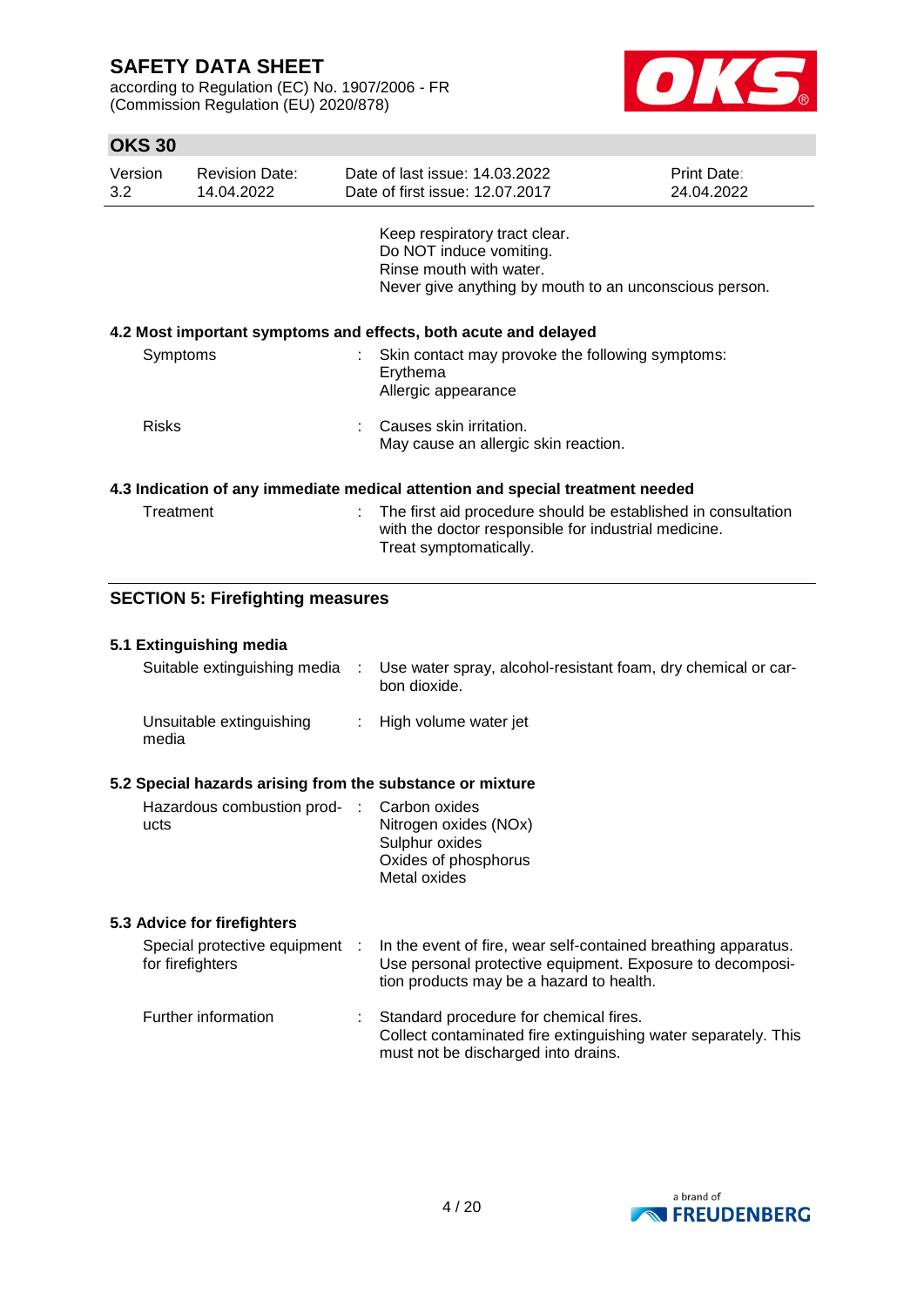according to Regulation (EC) No. 1907/2006 - FR (Commission Regulation (EU) 2020/878)



# **OKS 30**

| Version | Revision Date: | Date of last issue: 14.03.2022  | <b>Print Date:</b> |
|---------|----------------|---------------------------------|--------------------|
| 3.2     | 14.04.2022     | Date of first issue: 12.07.2017 | 24.04.2022         |

#### **SECTION 6: Accidental release measures**

### **6.1 Personal precautions, protective equipment and emergency procedures**

| Personal precautions | : Evacuate personnel to safe areas.                      |
|----------------------|----------------------------------------------------------|
|                      | Use personal protective equipment.                       |
|                      | Ensure adequate ventilation.                             |
|                      | Do not breathe vapours or spray mist.                    |
|                      | Refer to protective measures listed in sections 7 and 8. |
|                      |                                                          |

### **6.2 Environmental precautions**

| Environmental precautions | : Do not allow contact with soil, surface or ground water.    |
|---------------------------|---------------------------------------------------------------|
|                           | Prevent further leakage or spillage if safe to do so.         |
|                           | If the product contaminates rivers and lakes or drains inform |
|                           | respective authorities.                                       |

#### **6.3 Methods and material for containment and cleaning up**

| Methods for cleaning up | : Contain spillage, and then collect with non-combustible ab-    |
|-------------------------|------------------------------------------------------------------|
|                         | sorbent material, (e.g. sand, earth, diatomaceous earth, ver-    |
|                         | miculite) and place in container for disposal according to local |
|                         | / national regulations (see section 13).                         |

### **6.4 Reference to other sections**

For personal protection see section 8.

## **SECTION 7: Handling and storage**

#### **7.1 Precautions for safe handling**

| Advice on safe handling | : Do not breathe vapours or spray mist.<br>Avoid contact with skin and eyes.<br>For personal protection see section 8.<br>Persons with a history of skin sensitisation problems or asth-<br>ma, allergies, chronic or recurrent respiratory disease should<br>not be employed in any process in which this mixture is being<br>used.<br>Smoking, eating and drinking should be prohibited in the ap-<br>plication area.<br>Wash hands and face before breaks and immediately after<br>handling the product.<br>Do not get in eyes or mouth or on skin.<br>Do not get on skin or clothing.<br>Do not ingest.<br>Do not repack.<br>Do not re-use empty containers.<br>These safety instructions also apply to empty packaging which<br>may still contain product residues.<br>Keep container closed when not in use. |
|-------------------------|--------------------------------------------------------------------------------------------------------------------------------------------------------------------------------------------------------------------------------------------------------------------------------------------------------------------------------------------------------------------------------------------------------------------------------------------------------------------------------------------------------------------------------------------------------------------------------------------------------------------------------------------------------------------------------------------------------------------------------------------------------------------------------------------------------------------|
| Hygiene measures        | Wash face, hands and any exposed skin thoroughly after                                                                                                                                                                                                                                                                                                                                                                                                                                                                                                                                                                                                                                                                                                                                                             |

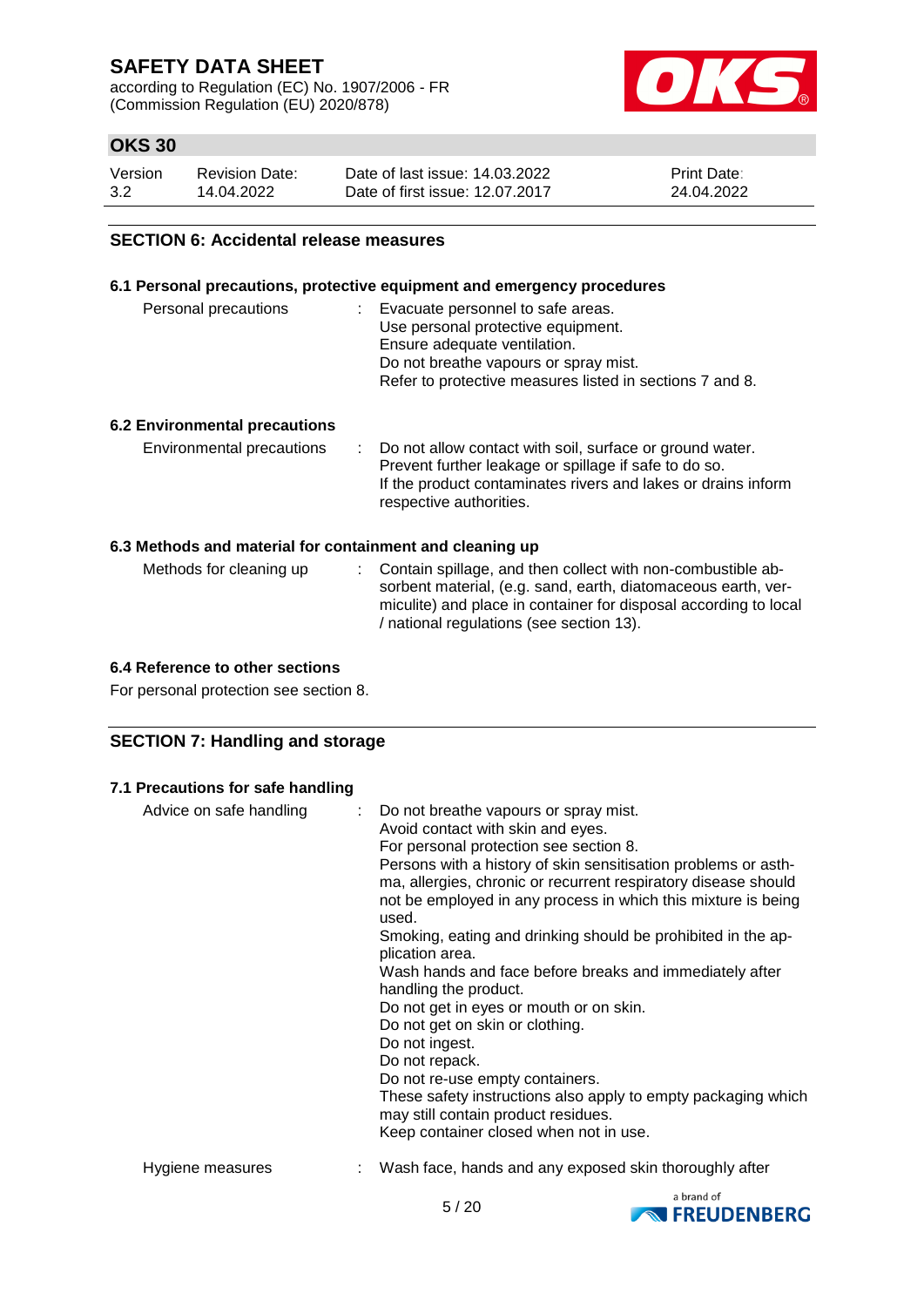according to Regulation (EC) No. 1907/2006 - FR (Commission Regulation (EU) 2020/878)



# **OKS 30**

| Version | <b>Revision Date:</b> | Date of last issue: 14.03.2022  | <b>Print Date:</b> |
|---------|-----------------------|---------------------------------|--------------------|
| 3.2     | 14.04.2022            | Date of first issue: 12.07.2017 | 24.04.2022         |

handling.

### **7.2 Conditions for safe storage, including any incompatibilities**

| Requirements for storage<br>areas and containers | Store in original container. Keep container closed when not in<br>use. Keep in a dry, cool and well-ventilated place. Containers<br>which are opened must be carefully resealed and kept upright<br>to prevent leakage. Store in accordance with the particular<br>national regulations. Keep in properly labelled containers. |
|--------------------------------------------------|--------------------------------------------------------------------------------------------------------------------------------------------------------------------------------------------------------------------------------------------------------------------------------------------------------------------------------|
| 7.3 Specific end use(s)<br>Specific use(s)       | Specific instructions for handling, not required.                                                                                                                                                                                                                                                                              |
|                                                  |                                                                                                                                                                                                                                                                                                                                |

## **SECTION 8: Exposure controls/personal protection**

### **8.1 Control parameters**

Contains no substances with occupational exposure limit values.

### **Derived No Effect Level (DNEL) according to Regulation (EC) No. 1907/2006:**

| Substance name                                                                                               | End Use | Exposure routes | Potential health ef-<br>fects | Value                 |
|--------------------------------------------------------------------------------------------------------------|---------|-----------------|-------------------------------|-----------------------|
| Molybdenum trioxide,<br>reaction products with<br>bis[O,O-bis(2-<br>ethylhexyl)] hydrogen<br>dithiophosphate | Workers | Inhalation      | Long-term systemic<br>effects | 4,93 mg/m3            |
|                                                                                                              | Workers | Dermal          | Long-term systemic<br>effects | $1,4$ mg/kg<br>bw/day |
| Fatty acids, C18-<br>unsatd., diesters and<br>triesters with trime-<br>thylolpropane                         | Workers | Dermal          |                               | 833,3 mg/kg<br>bw/day |
|                                                                                                              | Workers | Inhalation      |                               | 58,8 mg/m3            |
| Amines, C11-14-<br>branched alkyl, mon-<br>ohexyl and dihexyl<br>phosphates                                  | Workers | Inhalation      | Long-term systemic<br>effects | $0,2$ mg/m $3$        |
|                                                                                                              | Workers | Skin contact    | Long-term systemic<br>effects | $0,03$ mg/kg          |
|                                                                                                              | Workers | Skin contact    | Acute systemic ef-<br>fects   | $0,03$ mg/kg          |

### **Predicted No Effect Concentration (PNEC) according to Regulation (EC) No. 1907/2006:**

| Substance name                                                          | <b>Environmental Compartment</b> | Value                |
|-------------------------------------------------------------------------|----------------------------------|----------------------|
| Amines, C11-14-branched alkyl,<br>monohexyl and dihexyl phos-<br>phates | Fresh water                      | $0,055 \text{ mg/l}$ |
|                                                                         | Intermittent use/release         | $0,01 \text{ mg/l}$  |
|                                                                         | Marine water                     | $0,005 \text{ mg/l}$ |

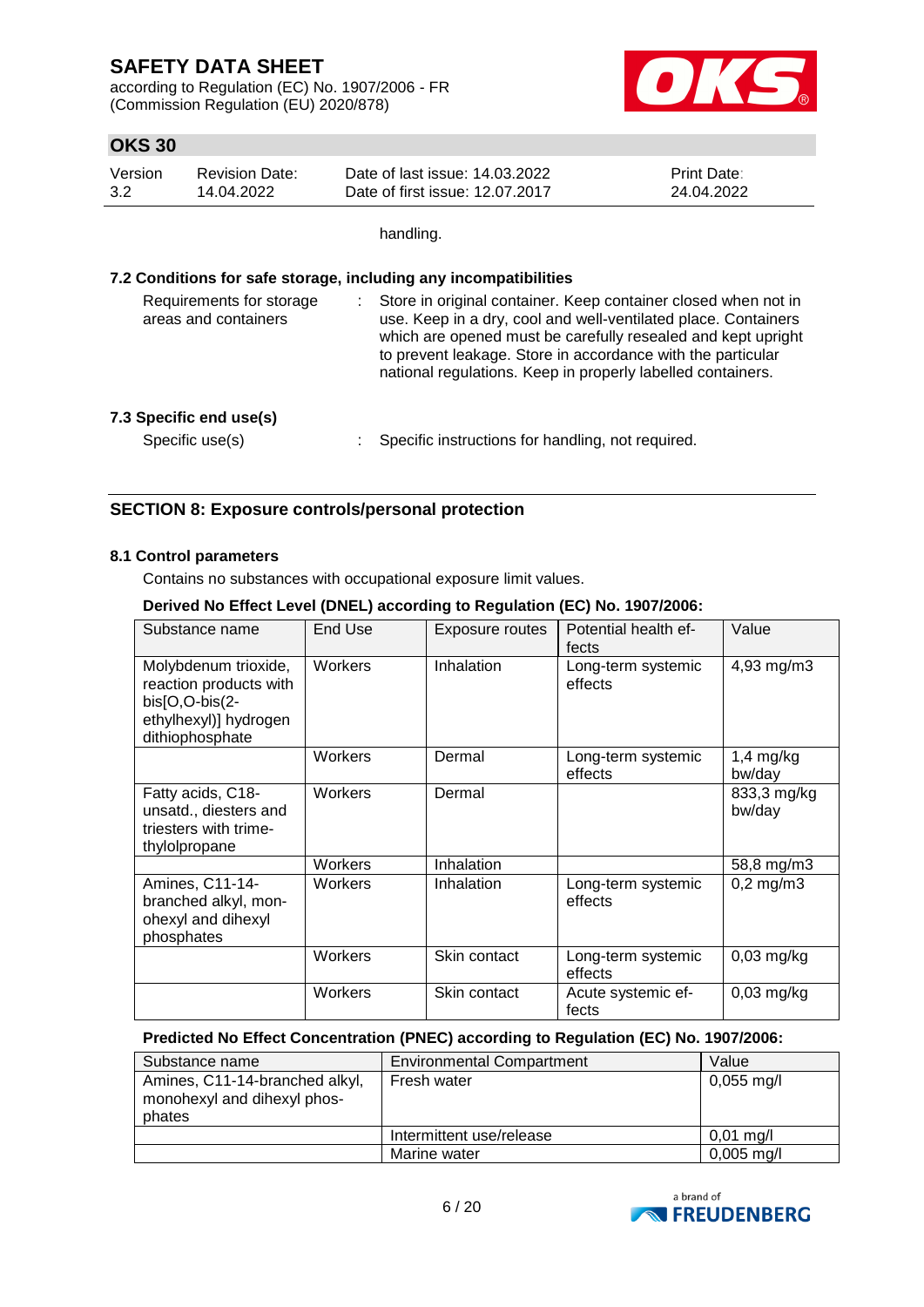according to Regulation (EC) No. 1907/2006 - FR (Commission Regulation (EU) 2020/878)



# **OKS 30**

| Version | Revision Date: | Date of last issue: 14.03.2022  | <b>Print Date:</b> |
|---------|----------------|---------------------------------|--------------------|
| 3.2     | 14.04.2022     | Date of first issue: 12.07.2017 | 24.04.2022         |

| Sewage treatment plant | ma/l         |
|------------------------|--------------|
| Fresh water sediment   | 239,64 mg/kg |
| Marine sediment        | 23,96 mg/kg  |
| Soil                   | 47,76 mg/kg  |

### **8.2 Exposure controls**

**Engineering measures**

| Maintain air concentrations below occupational exposure standards.    |  |                                                                                                                                                                                                                                                                                                                                             |  |  |
|-----------------------------------------------------------------------|--|---------------------------------------------------------------------------------------------------------------------------------------------------------------------------------------------------------------------------------------------------------------------------------------------------------------------------------------------|--|--|
| Personal protective equipment                                         |  |                                                                                                                                                                                                                                                                                                                                             |  |  |
| Eye protection                                                        |  | Safety glasses with side-shields                                                                                                                                                                                                                                                                                                            |  |  |
| Hand protection<br>Material<br>Break through time<br>Protective index |  | Nitrile rubber<br>$:$ > 10 min<br>$\therefore$ Class 1                                                                                                                                                                                                                                                                                      |  |  |
| Remarks                                                               |  | Wear protective gloves. The break through time depends<br>amongst other things on the material, the thickness and the<br>type of glove and therefore has to be measured for each<br>case.<br>The selected protective gloves have to satisfy the specifica-<br>tions of Regulation (EU) 2016/425 and the standard EN 374<br>derived from it. |  |  |
| Respiratory protection                                                |  | Not required; except in case of aerosol formation.                                                                                                                                                                                                                                                                                          |  |  |
| Filter type                                                           |  | Filter type A-P                                                                                                                                                                                                                                                                                                                             |  |  |
| Protective measures                                                   |  | The type of protective equipment must be selected according<br>to the concentration and amount of the dangerous substance<br>at the specific workplace.<br>Choose body protection in relation to its type, to the concen-<br>tration and amount of dangerous substances, and to the spe-<br>cific work-place.                               |  |  |

# **SECTION 9: Physical and chemical properties**

### **9.1 Information on basic physical and chemical properties**

| <b>Physical state</b> | liquid            |
|-----------------------|-------------------|
| Colour                | green             |
| Odour                 | : characteristic  |
| Odour Threshold       | No data available |

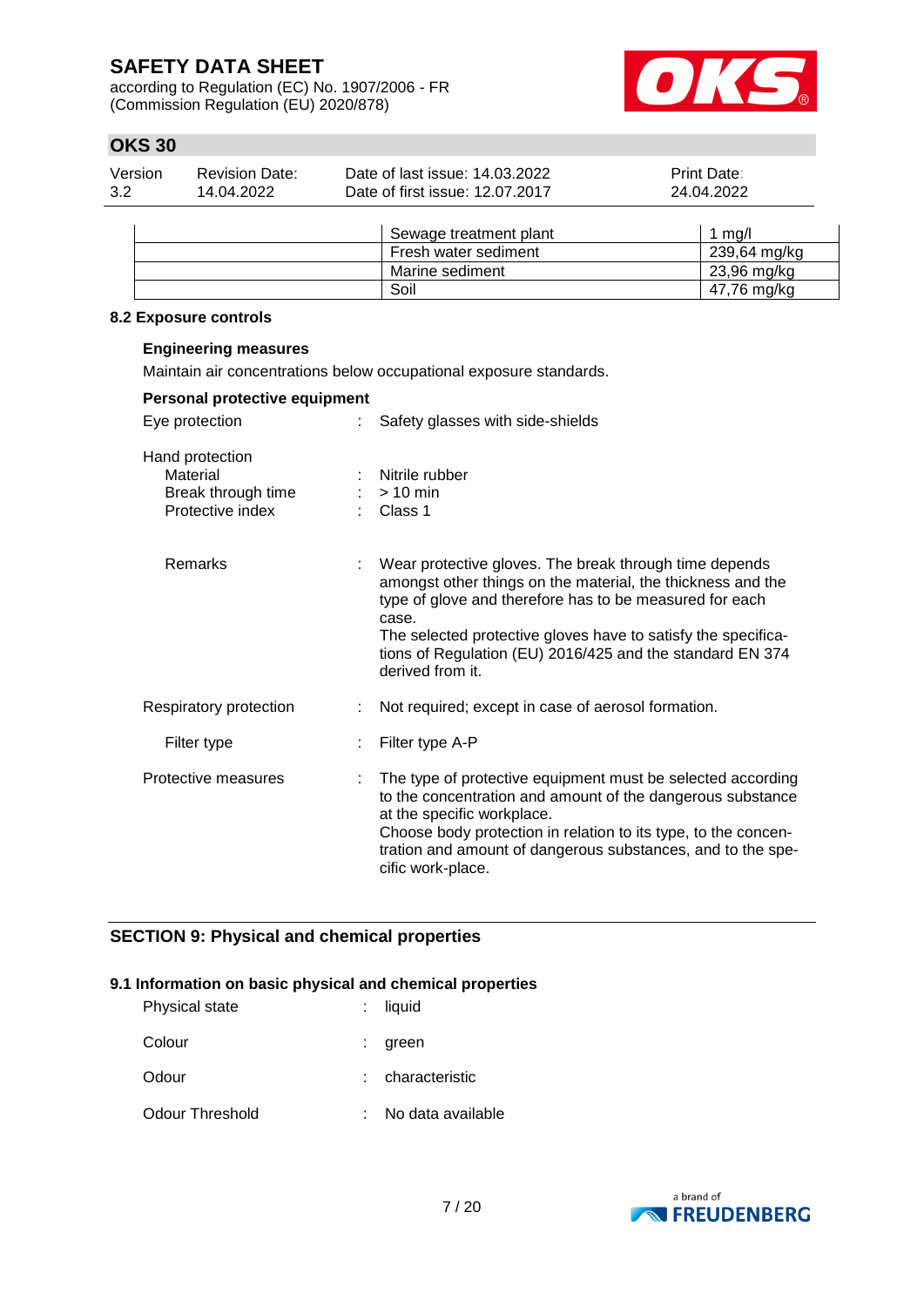according to Regulation (EC) No. 1907/2006 - FR (Commission Regulation (EU) 2020/878)



# **OKS 30**

| Version<br>3.2 | <b>Revision Date:</b><br>14.04.2022                                     | Date of last issue: 14.03.2022<br>Date of first issue: 12.07.2017          | Print Date:<br>24.04.2022 |
|----------------|-------------------------------------------------------------------------|----------------------------------------------------------------------------|---------------------------|
|                | Melting point/range                                                     | No data available<br>$\mathbb{R}^n$                                        |                           |
|                | Boiling point/boiling range                                             | 224 °C (1.013 hPa)<br>$\mathbb{R}^n$                                       |                           |
|                | Flammability (solid, gas)                                               | Not applicable<br>÷.                                                       |                           |
|                | Upper explosion limit / Upper<br>flammability limit                     | No data available<br>$\mathcal{L}^{\mathcal{L}}$                           |                           |
|                | Lower explosion limit / Lower : No data available<br>flammability limit |                                                                            |                           |
|                | Flash point                                                             | 184 °C<br>÷<br>Method: ISO 2592                                            |                           |
|                | Auto-ignition temperature                                               | No data available<br>÷.                                                    |                           |
|                | Decomposition temperature                                               | No data available<br>÷                                                     |                           |
|                | pH                                                                      | Not applicable<br>÷<br>substance/mixture is non-polar/aprotic              |                           |
|                | Viscosity<br>Viscosity, dynamic                                         | No data available                                                          |                           |
|                | Viscosity, kinematic                                                    | 115,6 mm2/s (40 °C)<br>$\mathbb{R}^n$                                      |                           |
|                | Solubility(ies)<br>Water solubility                                     | immiscible<br>÷.                                                           |                           |
|                | Solubility in other solvents :                                          | No data available                                                          |                           |
|                | Partition coefficient: n-<br>octanol/water                              | No data available<br>t.                                                    |                           |
|                | Vapour pressure                                                         | 26,5 hPa (20 °C)                                                           |                           |
|                | Relative density                                                        | 1,0036 (20 $°C$ )<br>Reference substance: Water<br>The value is calculated |                           |
|                | Density                                                                 | $1,00$ g/cm3<br>(20 °C)                                                    |                           |
|                | <b>Bulk density</b>                                                     | No data available                                                          |                           |
|                | Relative vapour density                                                 | No data available<br>÷.                                                    |                           |
|                | 9.2 Other information                                                   |                                                                            |                           |
|                | Explosives                                                              | Not explosive                                                              |                           |

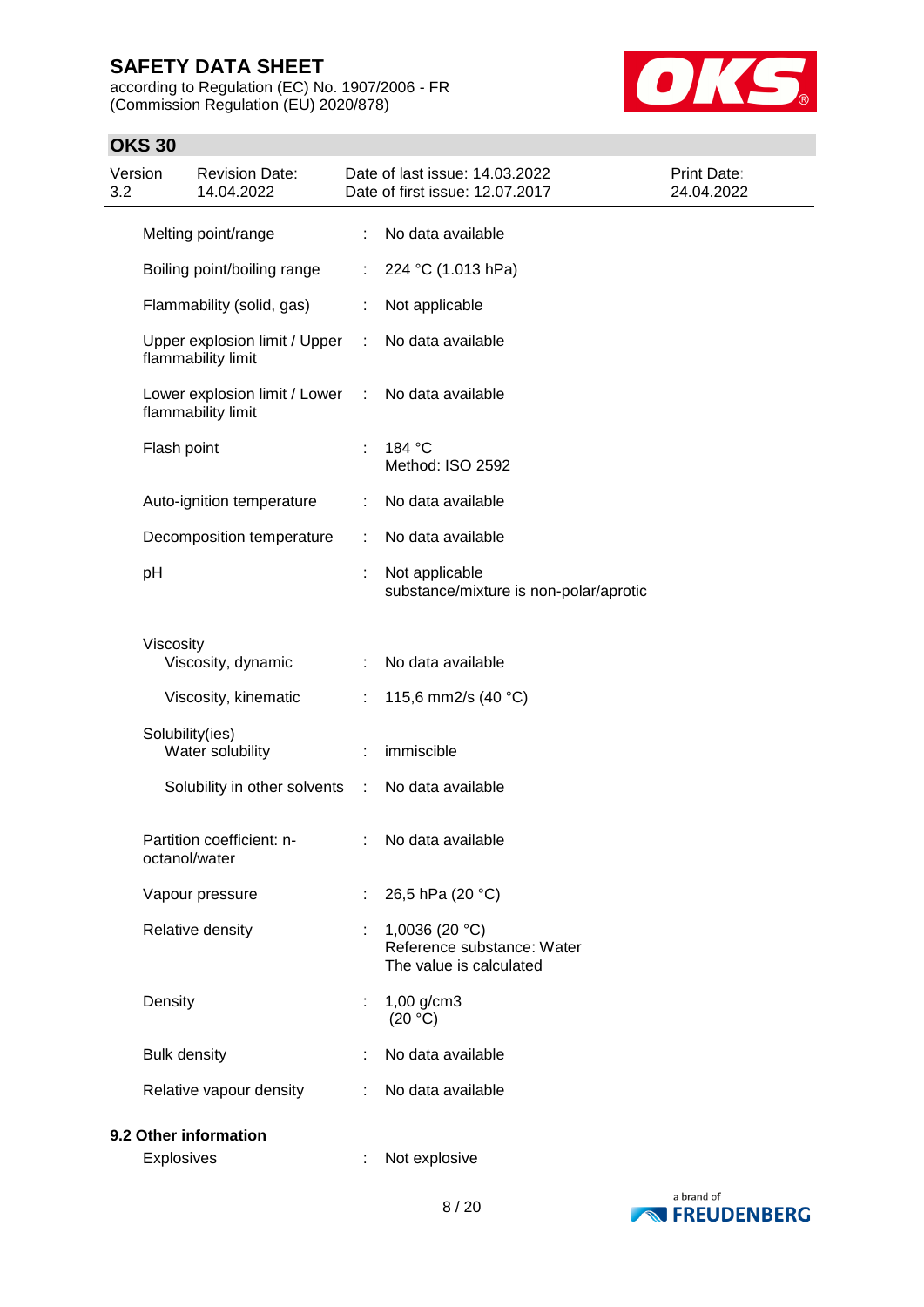according to Regulation (EC) No. 1907/2006 - FR (Commission Regulation (EU) 2020/878)



## **OKS 30**

| Version<br>3.2 | <b>Revision Date:</b><br>14.04.2022 |   | Date of last issue: 14.03.2022<br>Date of first issue: 12.07.2017 | Print Date:<br>24.04.2022 |
|----------------|-------------------------------------|---|-------------------------------------------------------------------|---------------------------|
|                |                                     |   |                                                                   |                           |
|                | Oxidizing properties                | ÷ | No data available                                                 |                           |
|                | Self-ignition                       | ÷ | No data available                                                 |                           |
|                | Evaporation rate                    | ÷ | No data available                                                 |                           |
|                |                                     |   |                                                                   |                           |
|                | Sublimation point                   | ÷ | No data available                                                 |                           |
|                |                                     |   |                                                                   |                           |

### **SECTION 10: Stability and reactivity**

#### **10.1 Reactivity**

No hazards to be specially mentioned.

#### **10.2 Chemical stability**

Stable under normal conditions.

### **10.3 Possibility of hazardous reactions**

| Hazardous reactions             | No dangerous reaction known under conditions of normal use. |
|---------------------------------|-------------------------------------------------------------|
| <b>10.4 Conditions to avoid</b> |                                                             |

| Conditions to avoid |  | No conditions to be specially mentioned. |
|---------------------|--|------------------------------------------|
|---------------------|--|------------------------------------------|

### **10.5 Incompatible materials**

Materials to avoid : No materials to be especially mentioned.

### **10.6 Hazardous decomposition products**

No decomposition if stored and applied as directed.

### **SECTION 11: Toxicological information**

### **11.1 Information on hazard classes as defined in Regulation (EC) No 1272/2008**

| <b>Acute toxicity</b>     |    |                                             |
|---------------------------|----|---------------------------------------------|
| <b>Product:</b>           |    |                                             |
| Acute oral toxicity       |    | Remarks: This information is not available. |
| Acute inhalation toxicity | t. | Remarks: This information is not available. |
| Acute dermal toxicity     | t. | Symptoms: Redness, Local irritation         |

#### **Components:**

**Molybdenum trioxide, reaction products with bis[O,O-bis(2-ethylhexyl)] hydrogen dithiophosphate:**

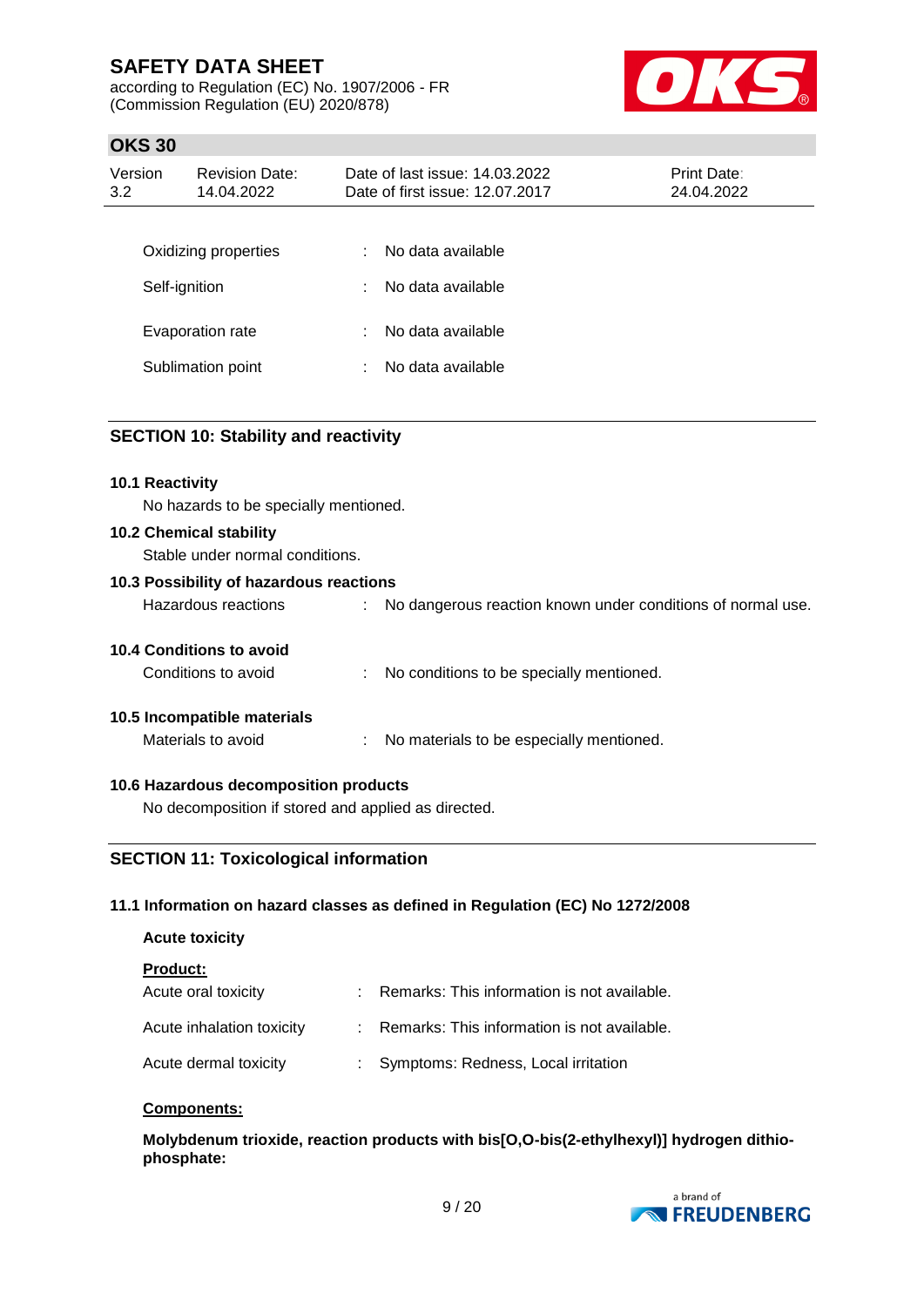according to Regulation (EC) No. 1907/2006 - FR (Commission Regulation (EU) 2020/878)



# **OKS 30**

| Version<br>3.2 | <b>Revision Date:</b><br>14.04.2022 |   | Date of last issue: 14.03.2022<br>Date of first issue: 12.07.2017                                                                        | <b>Print Date:</b><br>24.04.2022 |
|----------------|-------------------------------------|---|------------------------------------------------------------------------------------------------------------------------------------------|----------------------------------|
|                | Acute dermal toxicity               | ÷ | Symptoms: Redness, Local irritation                                                                                                      |                                  |
|                |                                     |   | Amines, C11-14-branched alkyl, monohexyl and dihexyl phosphates:                                                                         |                                  |
|                | Acute oral toxicity                 |   | : LD50 (Rat): $>$ 5.000 mg/kg<br>Method: OECD Test Guideline 401                                                                         |                                  |
|                | Acute dermal toxicity               |   | : LD50 (Rat): $> 2.000$ mg/kg<br>Method: OECD Test Guideline 402<br>Assessment: The substance or mixture has no acute dermal<br>toxicity |                                  |
|                | <b>Skin corrosion/irritation</b>    |   |                                                                                                                                          |                                  |
| Product:       |                                     |   |                                                                                                                                          |                                  |
| Remarks        |                                     | ÷ | Irritating to skin.                                                                                                                      |                                  |
|                | Components:                         |   |                                                                                                                                          |                                  |
|                | phosphate:                          |   | Molybdenum trioxide, reaction products with bis[O,O-bis(2-ethylhexyl)] hydrogen dithio-                                                  |                                  |
|                | Assessment                          |   | Irritating to skin.                                                                                                                      |                                  |
| Result         |                                     |   | Irritating to skin.                                                                                                                      |                                  |
| Remarks        |                                     |   | Irritating to skin.                                                                                                                      |                                  |
|                |                                     |   | Amines, C11-14-branched alkyl, monohexyl and dihexyl phosphates:                                                                         |                                  |
| <b>Species</b> |                                     |   | Rabbit                                                                                                                                   |                                  |
|                | Assessment                          |   | Irritating to skin.                                                                                                                      |                                  |
| Method         |                                     |   | <b>OECD Test Guideline 404</b>                                                                                                           |                                  |
| Result         |                                     |   | Irritating to skin.                                                                                                                      |                                  |
|                | Serious eye damage/eye irritation   |   |                                                                                                                                          |                                  |
| Product:       |                                     |   |                                                                                                                                          |                                  |
| <b>Remarks</b> |                                     | ٠ | This information is not available.                                                                                                       |                                  |
|                | Components:                         |   |                                                                                                                                          |                                  |
|                | phosphate:                          |   | Molybdenum trioxide, reaction products with bis[O,O-bis(2-ethylhexyl)] hydrogen dithio-                                                  |                                  |
| Result         | Assessment                          |   | No eye irritation<br>No eye irritation                                                                                                   |                                  |
|                |                                     |   | Amines, C11-14-branched alkyl, monohexyl and dihexyl phosphates:                                                                         |                                  |
| <b>Species</b> |                                     |   | Rabbit                                                                                                                                   |                                  |
|                | Assessment                          |   | Irritating to eyes.                                                                                                                      |                                  |
| Method         |                                     |   | <b>OECD Test Guideline 405</b>                                                                                                           |                                  |
| Result         |                                     |   | Irritating to eyes.                                                                                                                      |                                  |
|                |                                     |   |                                                                                                                                          |                                  |

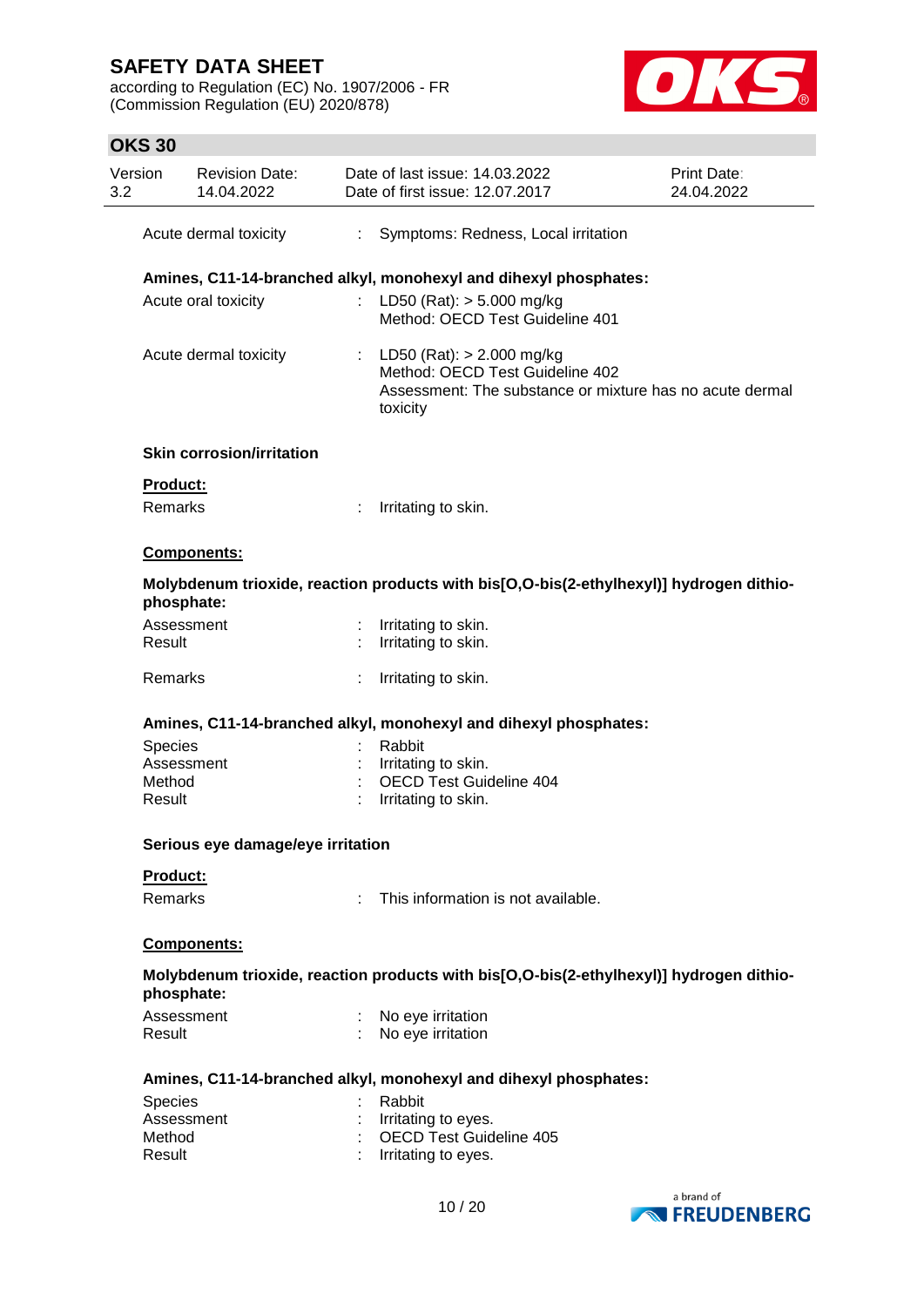according to Regulation (EC) No. 1907/2006 - FR (Commission Regulation (EU) 2020/878)



# **OKS 30**

| Version | <b>Revision Date:</b> | Date of last issue: 14.03.2022  | <b>Print Date:</b> |
|---------|-----------------------|---------------------------------|--------------------|
| 3.2     | 14.04.2022            | Date of first issue: 12.07.2017 | 24.04.2022         |

| <b>Respiratory or skin sensitisation</b> |                                                                                                |
|------------------------------------------|------------------------------------------------------------------------------------------------|
| <b>Product:</b><br><b>Remarks</b>        | This information is not available.                                                             |
|                                          |                                                                                                |
| <b>Components:</b>                       |                                                                                                |
| phosphate:                               | Molybdenum trioxide, reaction products with bis[O,O-bis(2-ethylhexyl)] hydrogen dithio-        |
| Assessment                               | The product is a skin sensitiser, sub-category 1B.                                             |
| Result                                   | The product is a skin sensitiser, sub-category 1B.                                             |
|                                          | Amines, C11-14-branched alkyl, monohexyl and dihexyl phosphates:                               |
| <b>Species</b>                           | Guinea pig                                                                                     |
| Assessment                               | Did not cause sensitisation on laboratory animals.                                             |
| Result                                   | Did not cause sensitisation on laboratory animals.                                             |
| <b>Germ cell mutagenicity</b>            |                                                                                                |
| <b>Product:</b>                          |                                                                                                |
| Genotoxicity in vitro                    | : Remarks: No data available                                                                   |
| Genotoxicity in vivo                     | Remarks: No data available                                                                     |
| <b>Components:</b>                       |                                                                                                |
|                                          | Amines, C11-14-branched alkyl, monohexyl and dihexyl phosphates:                               |
| Genotoxicity in vitro                    | Test Type: Chromosome aberration test in vitro                                                 |
|                                          | Test system: Rodent cell line                                                                  |
|                                          | Metabolic activation: with and without metabolic activation<br>Method: OECD Test Guideline 473 |
|                                          | Result: negative                                                                               |
|                                          |                                                                                                |
| Carcinogenicity                          |                                                                                                |
| Product:                                 |                                                                                                |
| <b>Remarks</b>                           | No data available                                                                              |
| <b>Reproductive toxicity</b>             |                                                                                                |
| Product:                                 |                                                                                                |
| Effects on fertility                     | Remarks: No data available                                                                     |
|                                          |                                                                                                |
| Effects on foetal develop-<br>ment       | Remarks: No data available                                                                     |
|                                          |                                                                                                |

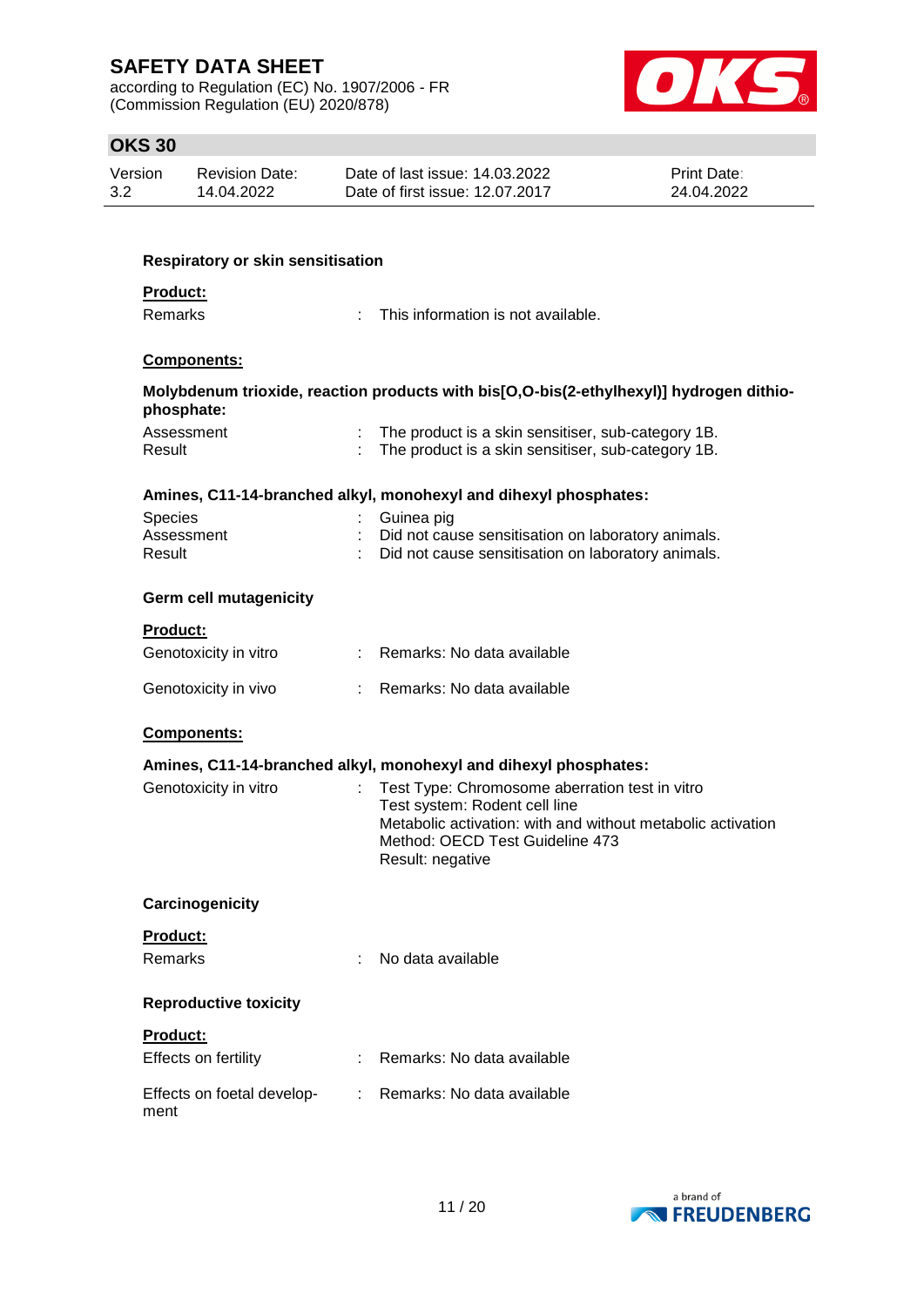according to Regulation (EC) No. 1907/2006 - FR (Commission Regulation (EU) 2020/878)



## **OKS 30**

| Version | <b>Revision Date:</b> | Date of last issue: 14.03.2022  | <b>Print Date:</b> |
|---------|-----------------------|---------------------------------|--------------------|
| 3.2     | 14.04.2022            | Date of first issue: 12.07.2017 | 24.04.2022         |

### **Components:**

| oomponomo.                                           |                                                                                                                                                                          |
|------------------------------------------------------|--------------------------------------------------------------------------------------------------------------------------------------------------------------------------|
|                                                      | Amines, C11-14-branched alkyl, monohexyl and dihexyl phosphates:                                                                                                         |
| Effects on foetal develop-<br>$\mathbb{Z}^n$<br>ment | Species: Rat<br><b>Application Route: Oral</b><br>Method: OECD Test Guideline 422<br>Result: No effects on fertility and early embryonic develop-<br>ment were detected. |
| Reproductive toxicity - As-                          | $\vdots$ - Fertility -                                                                                                                                                   |
| sessment                                             | No toxicity to reproduction                                                                                                                                              |
| <b>STOT - single exposure</b>                        |                                                                                                                                                                          |
| <b>Components:</b>                                   |                                                                                                                                                                          |
|                                                      | Amines, C11-14-branched alkyl, monohexyl and dihexyl phosphates:                                                                                                         |
| Assessment                                           | The substance or mixture is not classified as specific target<br>organ toxicant, single exposure.                                                                        |
| <b>STOT - repeated exposure</b>                      |                                                                                                                                                                          |
| Components:                                          |                                                                                                                                                                          |
|                                                      | Amines, C11-14-branched alkyl, monohexyl and dihexyl phosphates:                                                                                                         |
| Assessment                                           | The substance or mixture is not classified as specific target<br>organ toxicant, repeated exposure.                                                                      |
| <b>Repeated dose toxicity</b>                        |                                                                                                                                                                          |
| <b>Product:</b><br>Remarks<br>÷.                     | This information is not available.                                                                                                                                       |
| <b>Components:</b>                                   |                                                                                                                                                                          |
|                                                      | Amines, C11-14-branched alkyl, monohexyl and dihexyl phosphates:                                                                                                         |
| <b>Species</b>                                       | Rat                                                                                                                                                                      |
| LOAEL                                                | 10 mg/kg                                                                                                                                                                 |
| <b>Application Route</b><br>Method                   | Oral<br><b>OECD Test Guideline 422</b>                                                                                                                                   |
| <b>Aspiration toxicity</b>                           |                                                                                                                                                                          |
| Product:                                             |                                                                                                                                                                          |
| This information is not available.                   |                                                                                                                                                                          |

## **Components:**

# **Amines, C11-14-branched alkyl, monohexyl and dihexyl phosphates:**

No aspiration toxicity classification

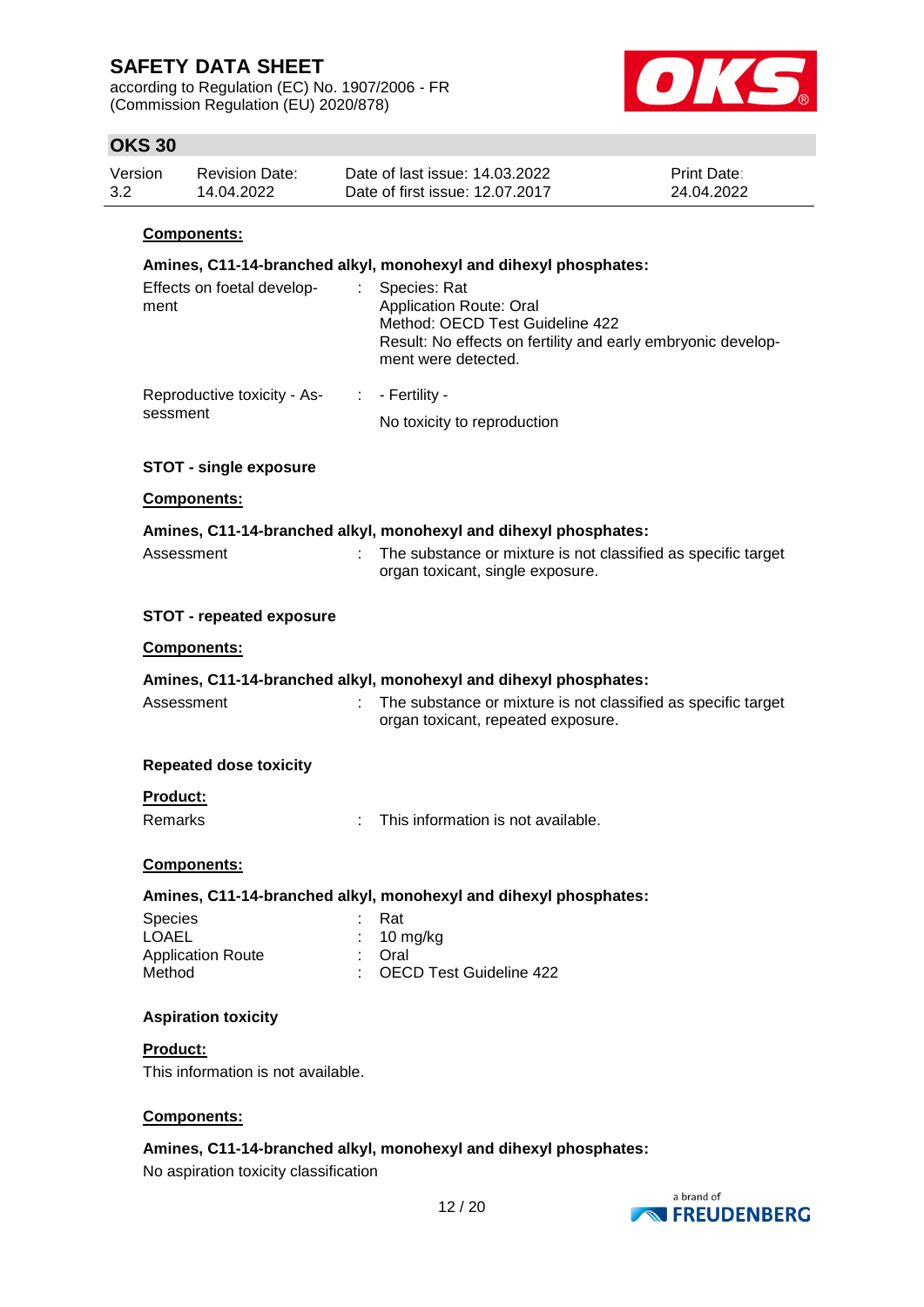according to Regulation (EC) No. 1907/2006 - FR (Commission Regulation (EU) 2020/878)



# **OKS 30**

| Version | Revision Date: | Date of last issue: 14.03.2022  | <b>Print Date:</b> |
|---------|----------------|---------------------------------|--------------------|
| 3.2     | 14.04.2022     | Date of first issue: 12.07.2017 | 24.04.2022         |

### **11.2 Information on other hazards**

| <b>Endocrine disrupting properties</b> |                                                                                                                                                                                                                                                                           |  |
|----------------------------------------|---------------------------------------------------------------------------------------------------------------------------------------------------------------------------------------------------------------------------------------------------------------------------|--|
| <b>Product:</b>                        |                                                                                                                                                                                                                                                                           |  |
| Assessment                             | The substance/mixture does not contain components consid-<br>ered to have endocrine disrupting properties according to<br>REACH Article 57(f) or Commission Delegated regulation<br>(EU) 2017/2100 or Commission Regulation (EU) 2018/605 at<br>levels of 0.1% or higher. |  |
| <b>Further information</b>             |                                                                                                                                                                                                                                                                           |  |
| <b>Product:</b>                        |                                                                                                                                                                                                                                                                           |  |
| Remarks                                | Ingestion causes irritation of upper respiratory system and<br>gastrointestinal disturbance.                                                                                                                                                                              |  |
| <b>Components:</b>                     |                                                                                                                                                                                                                                                                           |  |
| phosphate:                             | Molybdenum trioxide, reaction products with bis[O,O-bis(2-ethylhexyl)] hydrogen dithio-                                                                                                                                                                                   |  |
| <b>Remarks</b>                         | Ingestion causes irritation of upper respiratory system and<br>gastrointestinal disturbance.                                                                                                                                                                              |  |
|                                        | Amines, C11-14-branched alkyl, monohexyl and dihexyl phosphates:                                                                                                                                                                                                          |  |
| Remarks                                | Ingestion causes irritation of upper respiratory system and<br>gastrointestinal disturbance.                                                                                                                                                                              |  |

# **SECTION 12: Ecological information**

### **12.1 Toxicity**

| <b>Product:</b>                                                                     |   |                                                                                                           |
|-------------------------------------------------------------------------------------|---|-----------------------------------------------------------------------------------------------------------|
| Toxicity to fish                                                                    |   | Remarks: Harmful to aquatic organisms, may cause long-term<br>adverse effects in the aquatic environment. |
| Toxicity to daphnia and other : Remarks: No data available<br>aquatic invertebrates |   |                                                                                                           |
| Toxicity to algae/aquatic<br>plants                                                 |   | Remarks: No data available                                                                                |
| Toxicity to microorganisms                                                          | ÷ | Remarks: No data available                                                                                |

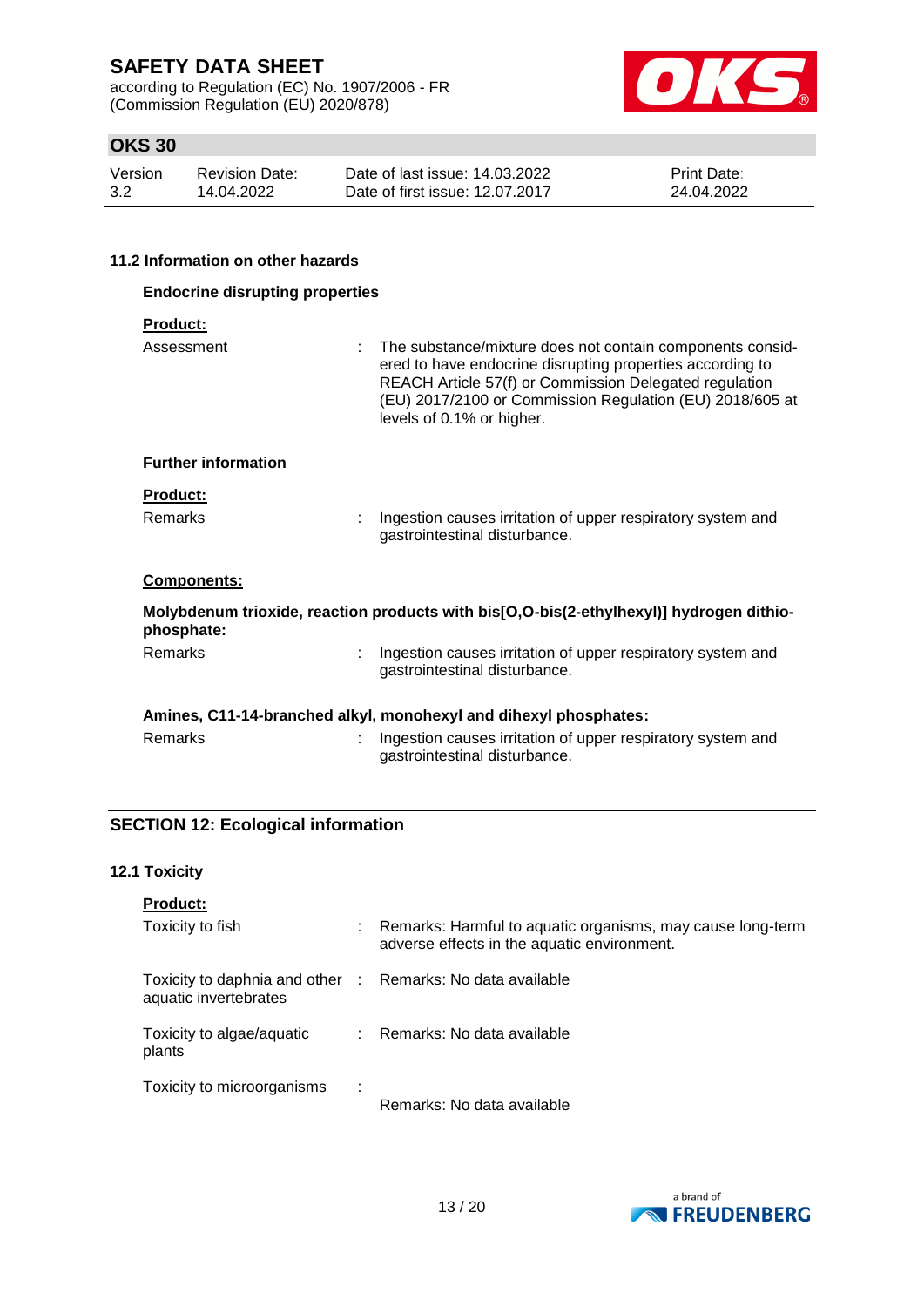according to Regulation (EC) No. 1907/2006 - FR (Commission Regulation (EU) 2020/878)



# **OKS 30**

| Version | <b>Revision Date:</b> | Date of last issue: 14.03.2022  | <b>Print Date:</b> |
|---------|-----------------------|---------------------------------|--------------------|
| 3.2     | 14.04.2022            | Date of first issue: 12.07.2017 | 24.04.2022         |

#### **Components:**

| Molybdenum trioxide, reaction products with bis[O,O-bis(2-ethylhexyl)] hydrogen dithio-<br>phosphate: |                                                                                                                                                                       |  |  |  |
|-------------------------------------------------------------------------------------------------------|-----------------------------------------------------------------------------------------------------------------------------------------------------------------------|--|--|--|
| Toxicity to fish                                                                                      | : LC50 (Oncorhynchus mykiss (rainbow trout)): > 100 mg/l<br>Exposure time: 96 h<br>Test Type: semi-static test<br>Method: OECD Test Guideline 203<br>GLP: yes         |  |  |  |
|                                                                                                       | Remarks: May cause long-term adverse effects in the aquatic<br>environment.                                                                                           |  |  |  |
| Toxicity to daphnia and other :<br>aquatic invertebrates                                              | EC50 (Daphnia magna (Water flea)): > 100 mg/l<br>Exposure time: 48 h<br>Test Type: static test<br>Method: OECD Test Guideline 202<br>GLP: yes                         |  |  |  |
| Toxicity to algae/aquatic<br>plants                                                                   | : EC50 (Pseudokirchneriella subcapitata (green algae)): > 100<br>mg/l<br>Exposure time: 72 h<br>Test Type: static test<br>Method: OECD Test Guideline 201<br>GLP: yes |  |  |  |
| Amines, C11-14-branched alkyl, monohexyl and dihexyl phosphates:                                      |                                                                                                                                                                       |  |  |  |
| Toxicity to fish                                                                                      | LC50 (Oncorhynchus mykiss (rainbow trout)): 5,5 mg/l<br>Exposure time: 96 h<br>Method: OECD Test Guideline 203                                                        |  |  |  |
| Toxicity to daphnia and other :<br>aquatic invertebrates                                              | EC50 (Daphnia magna (Water flea)): 1,2 mg/l<br>Exposure time: 48 h<br>Method: OECD Test Guideline 202                                                                 |  |  |  |
| Toxicity to algae/aquatic<br>plants                                                                   | : EC50 (Selenastrum capricornutum (green algae)): > 10 mg/l<br>Exposure time: 72 h<br>Method: OECD Test Guideline 201                                                 |  |  |  |
| Toxicity to microorganisms                                                                            | $\therefore$ EC50 (activated sludge): > 100 mg/l<br>Exposure time: 3 h                                                                                                |  |  |  |

## **12.2 Persistence and degradability**

| <b>Product:</b>                                                 |                              |
|-----------------------------------------------------------------|------------------------------|
| Biodegradability                                                | : Remarks: No data available |
| Physico-chemical removabil- : Remarks: No data available<br>ity |                              |

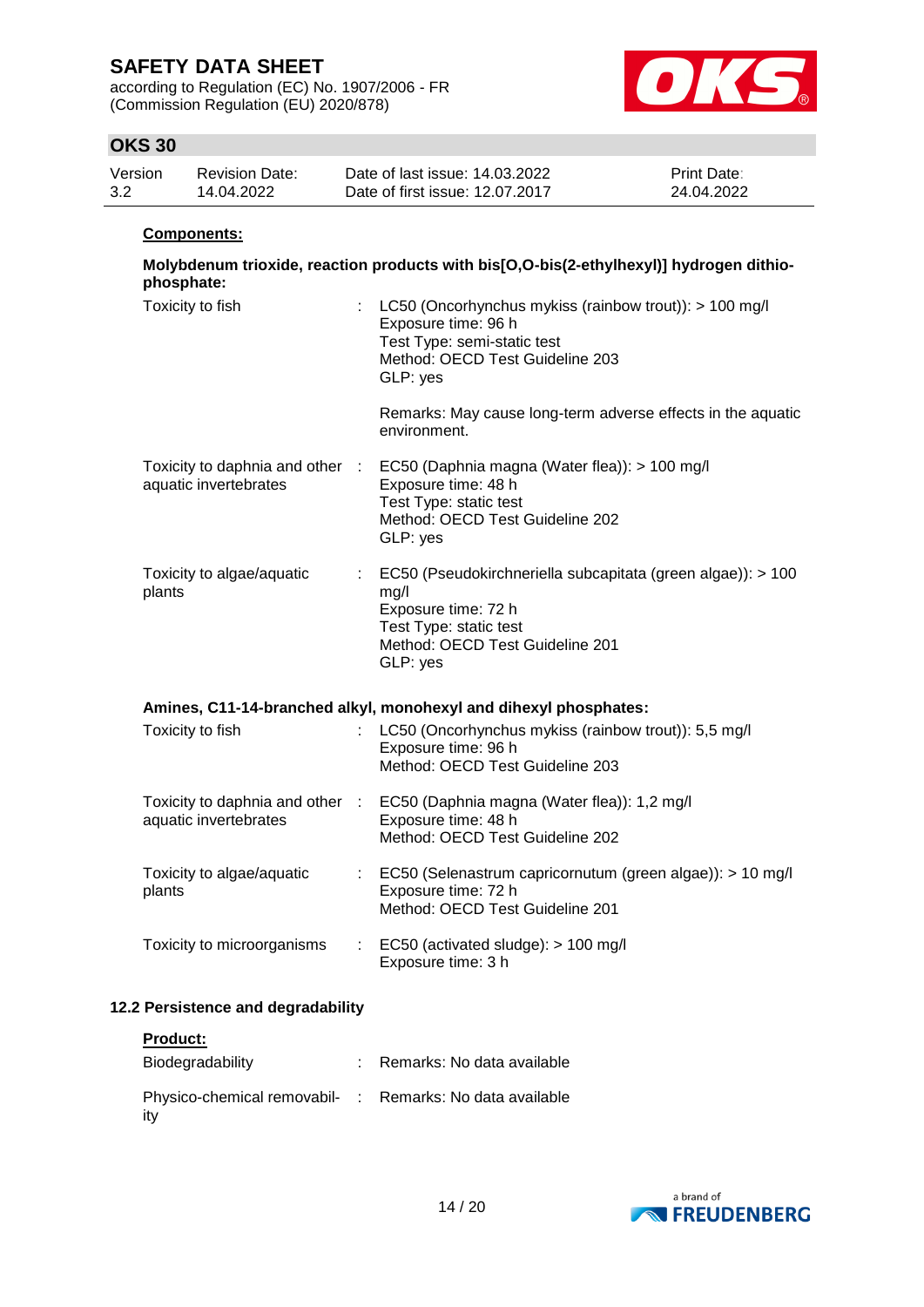according to Regulation (EC) No. 1907/2006 - FR (Commission Regulation (EU) 2020/878)



## **OKS 30**

| Version | <b>Revision Date:</b> | Date of last issue: 14.03.2022  | <b>Print Date:</b> |
|---------|-----------------------|---------------------------------|--------------------|
| 3.2     | 14.04.2022            | Date of first issue: 12.07.2017 | 24.04.2022         |

#### **Components:**

**Molybdenum trioxide, reaction products with bis[O,O-bis(2-ethylhexyl)] hydrogen dithiophosphate:**

| Biodegradability | : Result: Not rapidly biodegradable<br>Biodegradation: 11 %<br>Exposure time: 28 d |
|------------------|------------------------------------------------------------------------------------|
|                  |                                                                                    |
|                  | Method: OECD Test Guideline 301B                                                   |

### **Amines, C11-14-branched alkyl, monohexyl and dihexyl phosphates:**

| Biodegradability | : Result: Not rapidly biodegradable |
|------------------|-------------------------------------|
|                  | Biodegradation: 12 %                |
|                  | Method: OECD Test Guideline 301B    |

### **12.3 Bioaccumulative potential**

### **Product:**

| <b>Bioaccumulation</b> | Remarks: This mixture contains no substance considered to<br>be persistent, bioaccumulating and toxic (PBT).<br>This mixture contains no substance considered to be very<br>persistent and very bioaccumulating (vPvB). |
|------------------------|-------------------------------------------------------------------------------------------------------------------------------------------------------------------------------------------------------------------------|
|                        |                                                                                                                                                                                                                         |

#### **Components:**

**Molybdenum trioxide, reaction products with bis[O,O-bis(2-ethylhexyl)] hydrogen dithiophosphate:**

Partition coefficient: noctanol/water :  $log Pow: > 4$ 

### **Amines, C11-14-branched alkyl, monohexyl and dihexyl phosphates:**

| Partition coefficient: n- | : $log Pow: < 2,3 (23 °C)$ |
|---------------------------|----------------------------|
| octanol/water             | pH: 7                      |

### **12.4 Mobility in soil**

| <b>Product:</b>                                    |                              |
|----------------------------------------------------|------------------------------|
| Mobility                                           | Remarks: No data available   |
| Distribution among environ-<br>mental compartments | : Remarks: No data available |

### **12.5 Results of PBT and vPvB assessment**

| <b>Product:</b> |                                                                                                                                                                                                                  |
|-----------------|------------------------------------------------------------------------------------------------------------------------------------------------------------------------------------------------------------------|
| Assessment      | : This substance/mixture contains no components considered<br>to be either persistent, bioaccumulative and toxic (PBT), or<br>very persistent and very bioaccumulative (vPvB) at levels of<br>$0.1\%$ or higher. |

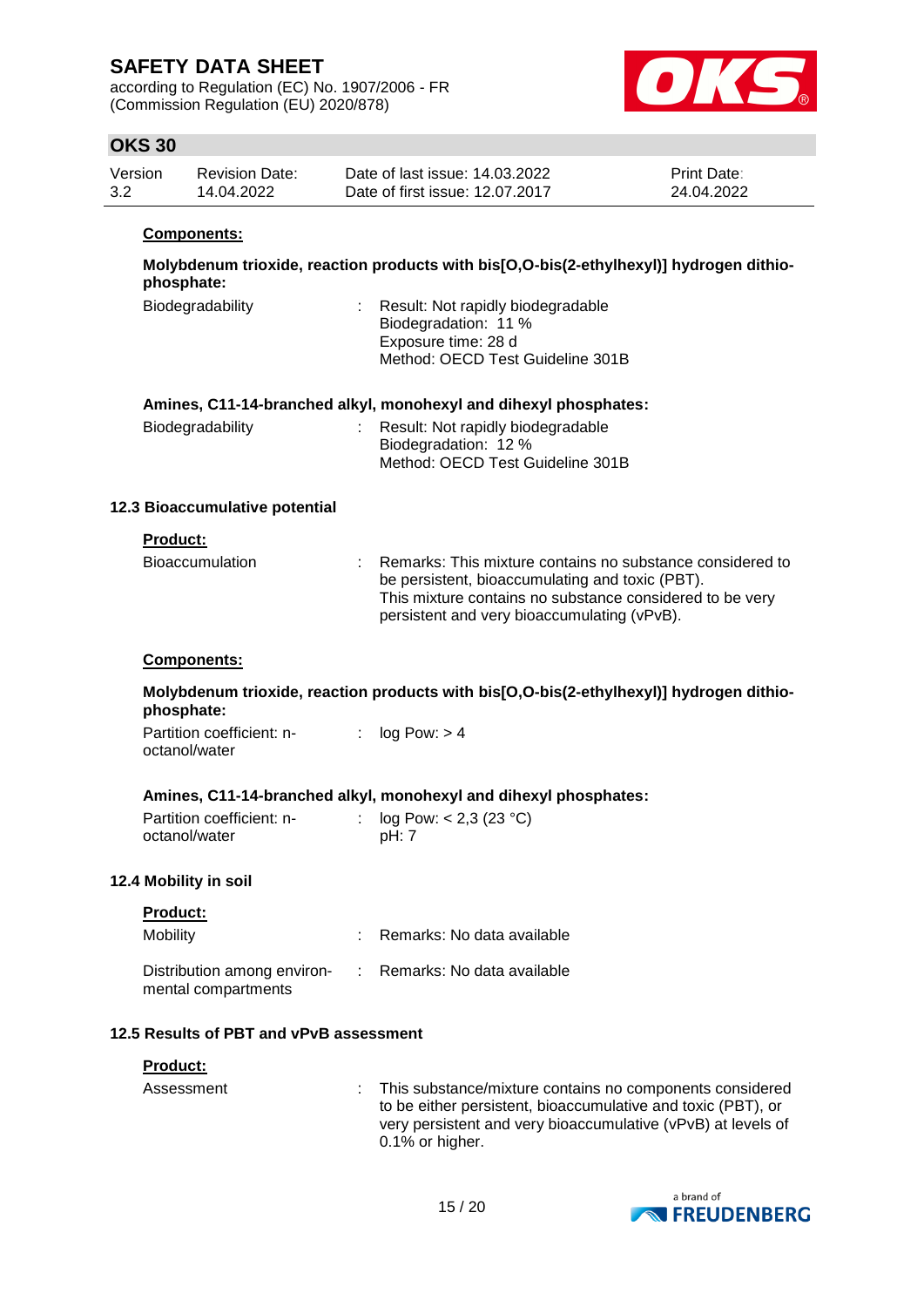according to Regulation (EC) No. 1907/2006 - FR (Commission Regulation (EU) 2020/878)



# **OKS 30**

| Version | <b>Revision Date:</b> | Date of last issue: 14.03.2022  | <b>Print Date:</b> |
|---------|-----------------------|---------------------------------|--------------------|
| 3.2     | 14.04.2022            | Date of first issue: 12.07.2017 | 24.04.2022         |

#### **12.6 Endocrine disrupting properties**

#### **Product:**

Assessment : The substance/mixture does not contain components considered to have endocrine disrupting properties according to REACH Article 57(f) or Commission Delegated regulation (EU) 2017/2100 or Commission Regulation (EU) 2018/605 at levels of 0.1% or higher.

### **12.7 Other adverse effects**

#### **Product:**

| Additional ecological infor- | Harmful to aquatic life with long lasting effects. |
|------------------------------|----------------------------------------------------|
| mation                       |                                                    |

#### **Components:**

# **Molybdenum trioxide, reaction products with bis[O,O-bis(2-ethylhexyl)] hydrogen dithiophosphate:**

Additional ecological infor- : May cause long lasting harmful effects to aquatic life. mation

## **SECTION 13: Disposal considerations**

| 13.1 Waste treatment methods |  |                                                                                                                                                                                                                    |
|------------------------------|--|--------------------------------------------------------------------------------------------------------------------------------------------------------------------------------------------------------------------|
| Product                      |  | The product should not be allowed to enter drains, water<br>courses or the soil.<br>Do not dispose of with domestic refuse.<br>Dispose of as hazardous waste in compliance with local and<br>national regulations. |
|                              |  | Waste codes should be assigned by the user based on the<br>application for which the product was used.                                                                                                             |
| Contaminated packaging       |  | Packaging that is not properly emptied must be disposed of as<br>the unused product.<br>Dispose of waste product or used containers according to<br>local regulations.                                             |
|                              |  | The following Waste Codes are only suggestions:                                                                                                                                                                    |
| <b>Waste Code</b>            |  | unused product<br>13 02 06*, synthetic engine, gear and lubricating oils                                                                                                                                           |
|                              |  | uncleaned packagings<br>15 01 10, packaging containing residues of or contaminated<br>by hazardous substances                                                                                                      |

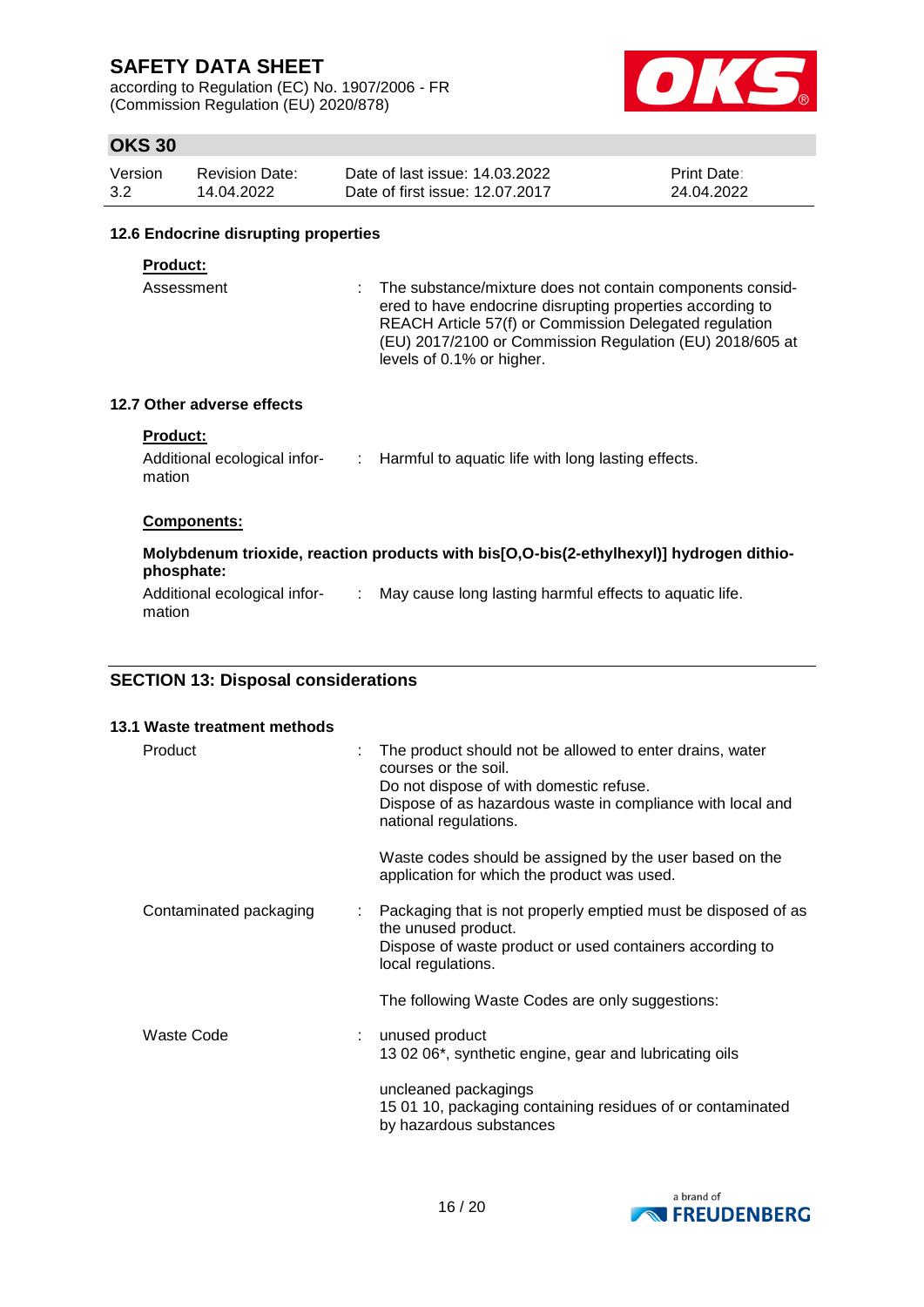according to Regulation (EC) No. 1907/2006 - FR (Commission Regulation (EU) 2020/878)



# **OKS 30**

| Version | Revision Date: | Date of last issue: 14.03.2022  | <b>Print Date:</b> |
|---------|----------------|---------------------------------|--------------------|
| 3.2     | 14.04.2022     | Date of first issue: 12.07.2017 | 24.04.2022         |

## **SECTION 14: Transport information**

## **14.1 UN number or ID number**

| ADN                               | t | Not regulated as a dangerous good |
|-----------------------------------|---|-----------------------------------|
| <b>ADR</b>                        |   | Not regulated as a dangerous good |
| <b>RID</b>                        |   | Not regulated as a dangerous good |
| <b>IMDG</b>                       | t | Not regulated as a dangerous good |
| <b>IATA</b>                       |   | Not regulated as a dangerous good |
| 14.2 UN proper shipping name      |   |                                   |
| <b>ADN</b>                        |   | Not regulated as a dangerous good |
| <b>ADR</b>                        |   | Not regulated as a dangerous good |
| <b>RID</b>                        |   | Not regulated as a dangerous good |
| <b>IMDG</b>                       |   | Not regulated as a dangerous good |
| <b>IATA</b>                       |   | Not regulated as a dangerous good |
| 14.3 Transport hazard class(es)   |   |                                   |
| <b>ADN</b>                        | t | Not regulated as a dangerous good |
| <b>ADR</b>                        | t | Not regulated as a dangerous good |
| <b>RID</b>                        | t | Not regulated as a dangerous good |
| <b>IMDG</b>                       |   | Not regulated as a dangerous good |
| <b>IATA</b>                       |   | Not regulated as a dangerous good |
| 14.4 Packing group                |   |                                   |
| <b>ADN</b>                        | t | Not regulated as a dangerous good |
| <b>ADR</b>                        |   | Not regulated as a dangerous good |
| <b>RID</b>                        |   | Not regulated as a dangerous good |
| <b>IMDG</b>                       | t | Not regulated as a dangerous good |
| <b>IATA (Cargo)</b>               |   | Not regulated as a dangerous good |
| <b>IATA (Passenger)</b>           |   | Not regulated as a dangerous good |
| <b>14.5 Environmental hazards</b> |   |                                   |
| <b>ADN</b>                        |   | Not regulated as a dangerous good |
| <b>ADR</b>                        | t | Not regulated as a dangerous good |
| <b>RID</b>                        |   | Not regulated as a dangerous good |
| <b>IMDG</b>                       |   | Not regulated as a dangerous good |

**14.6 Special precautions for user**

Not applicable

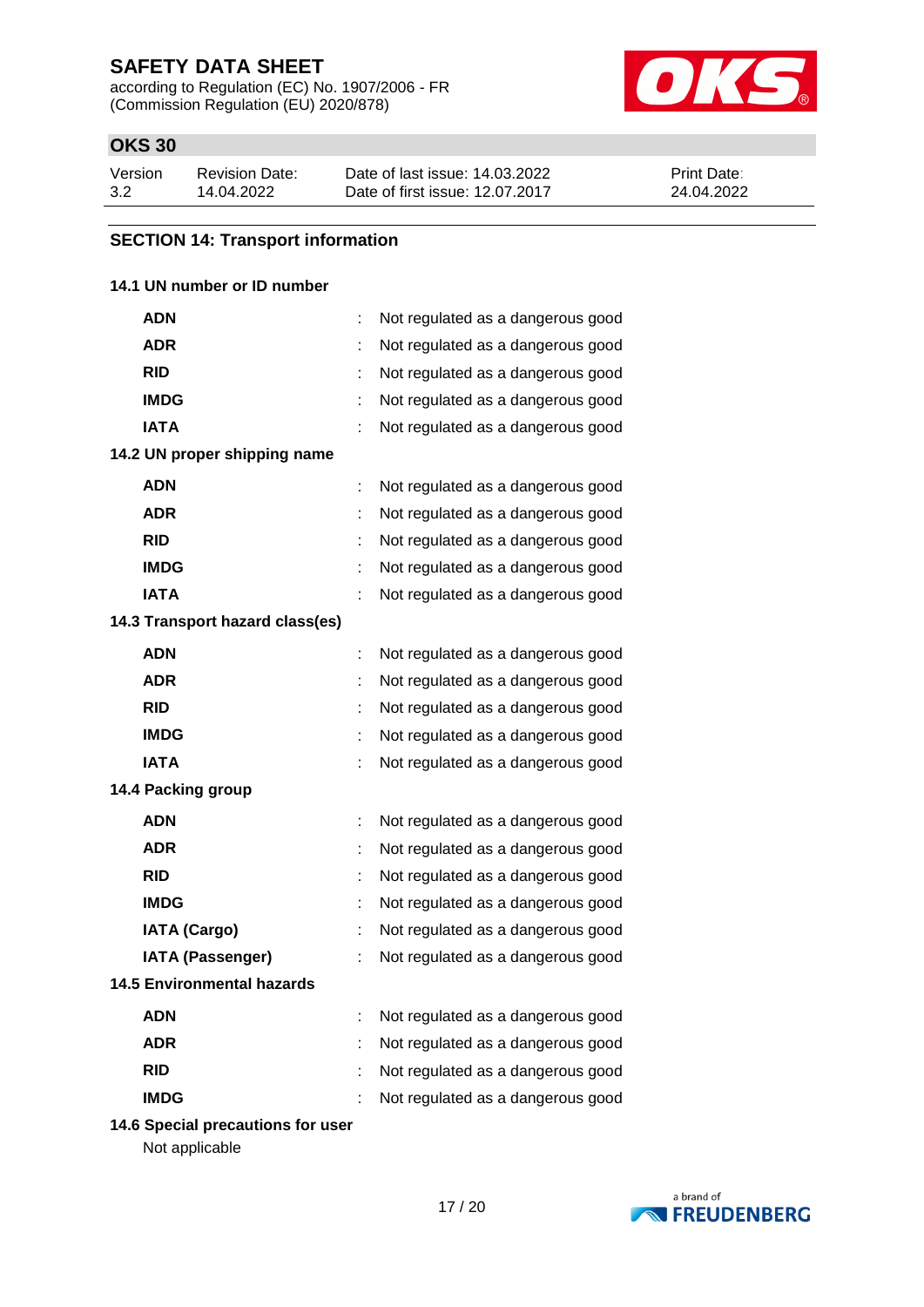according to Regulation (EC) No. 1907/2006 - FR (Commission Regulation (EU) 2020/878)



# **OKS 30**

| Version | <b>Revision Date:</b> | Date of last issue: 14.03.2022  | <b>Print Date:</b> |
|---------|-----------------------|---------------------------------|--------------------|
| 3.2     | 14.04.2022            | Date of first issue: 12.07.2017 | 24.04.2022         |

#### **14.7 Maritime transport in bulk according to IMO instruments**

Remarks : Not applicable for product as supplied.

## **SECTION 15: Regulatory information**

| ture | 15.1 Safety, health and environmental regulations/legislation specific for the substance or mix-                                                                           |   |                                                                                                                                                                                                                                                                                                                                                                                                                     |
|------|----------------------------------------------------------------------------------------------------------------------------------------------------------------------------|---|---------------------------------------------------------------------------------------------------------------------------------------------------------------------------------------------------------------------------------------------------------------------------------------------------------------------------------------------------------------------------------------------------------------------|
|      | REACH - Restrictions on the manufacture, placing on<br>the market and use of certain dangerous substances,<br>mixtures and articles (Annex XVII)                           | ÷ | Conditions of restriction for the fol-<br>lowing entries should be considered:<br>Number on list 3                                                                                                                                                                                                                                                                                                                  |
|      | REACH - Candidate List of Substances of Very High<br>Concern for Authorisation (Article 59).<br>(EU SVHC)                                                                  | ÷ | This product does not contain sub-<br>stances of very high concern (Regu-<br>lation (EC) No 1907/2006 (REACH),                                                                                                                                                                                                                                                                                                      |
|      | REACH - List of substances subject to authorisation<br>(Annex XIV)<br>(EU. REACH-Annex XIV)                                                                                | ÷ | Article 57).<br>Not applicable                                                                                                                                                                                                                                                                                                                                                                                      |
|      | Regulation (EC) No 1005/2009 on substances that de-<br>plete the ozone layer<br>(EC 1005/2009)                                                                             | ÷ | Not applicable                                                                                                                                                                                                                                                                                                                                                                                                      |
|      | Regulation (EU) 2019/1021 on persistent organic pollu-<br>tants (recast)<br>(EU POP)                                                                                       | ÷ | Not applicable                                                                                                                                                                                                                                                                                                                                                                                                      |
|      | Regulation (EC) No 649/2012 of the European Parlia-<br>ment and the Council concerning the export and import<br>of dangerous chemicals<br>(EU PIC)                         | ÷ | Not applicable                                                                                                                                                                                                                                                                                                                                                                                                      |
|      | Seveso III: Directive 2012/18/EU of the European<br>: 34<br>Parliament and of the Council on the control of<br>major-accident hazards involving dangerous sub-<br>stances. |   | Petroleum products: (a) gasolines<br>and naphthas, (b) kerosenes<br>(including jet fuels), (c) gas oils<br>(including diesel fuels, home<br>heating oils and gas oil blending<br>streams), (d) heavy fuel oils (e)<br>alternative fuels serving the same<br>purposes and with similar proper-<br>ties as regards flammability and<br>environmental hazards as the<br>products referred to in points (a)<br>to $(d)$ |
|      | Occupational Illnesses (R-<br>36, 34, 49, 49 bis<br>461-3, France)                                                                                                         |   |                                                                                                                                                                                                                                                                                                                                                                                                                     |
|      | Reinforced medical supervi-<br>The product has no CMR properties<br>sion (R4624-18)                                                                                        |   |                                                                                                                                                                                                                                                                                                                                                                                                                     |

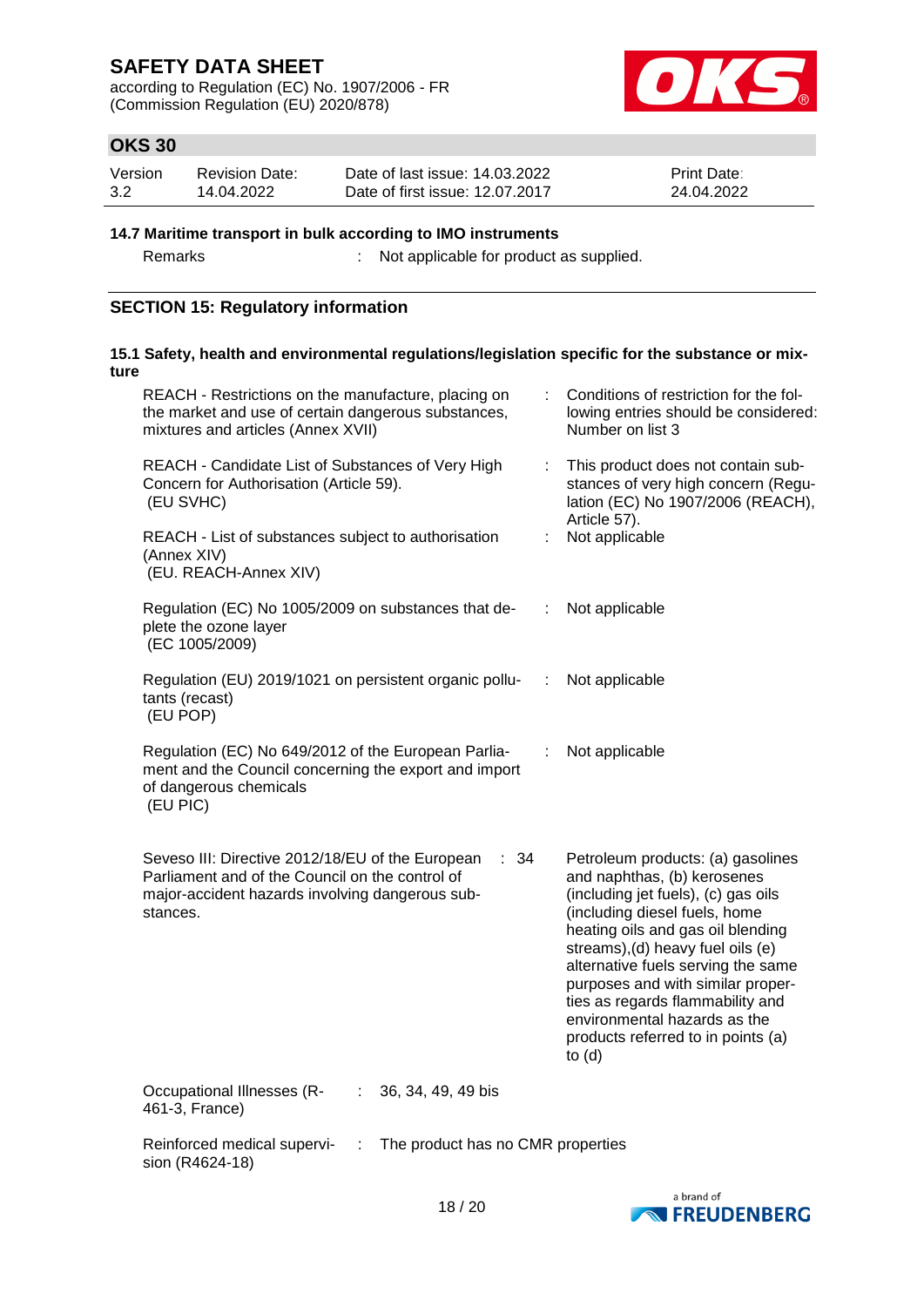according to Regulation (EC) No. 1907/2006 - FR (Commission Regulation (EU) 2020/878)



## **OKS 30**

| Version | Revision Date: | Date of last issue: 14.03.2022  | <b>Print Date:</b> |
|---------|----------------|---------------------------------|--------------------|
| 3.2     | 14.04.2022     | Date of first issue: 12.07.2017 | 24.04.2022         |

Volatile organic compounds : Directive 2010/75/EU of 24 November 2010 on industrial emissions (integrated pollution prevention and control) Not applicable

### **Other regulations:**

Take note of Directive 94/33/EC on the protection of young people at work or stricter national regulations, where applicable.

#### **15.2 Chemical safety assessment**

This information is not available.

### **SECTION 16: Other information**

#### **Full text of H-Statements**

| H315 | : Causes skin irritation.                                 |
|------|-----------------------------------------------------------|
| H317 | : May cause an allergic skin reaction.                    |
| H319 | : Causes serious eye irritation.                          |
| H411 | : Toxic to aquatic life with long lasting effects.        |
| H413 | : May cause long lasting harmful effects to aquatic life. |
|      |                                                           |

#### **Full text of other abbreviations**

ADN - European Agreement concerning the International Carriage of Dangerous Goods by Inland Waterways; ADR - Agreement concerning the International Carriage of Dangerous Goods by Road; AIIC - Australian Inventory of Industrial Chemicals; ASTM - American Society for the Testing of Materials; bw - Body weight; CLP - Classification Labelling Packaging Regulation; Regulation (EC) No 1272/2008; CMR - Carcinogen, Mutagen or Reproductive Toxicant; DIN - Standard of the German Institute for Standardisation; DSL - Domestic Substances List (Canada); ECHA - European Chemicals Agency; EC-Number - European Community number; ECx - Concentration associated with x% response; ELx - Loading rate associated with x% response; EmS - Emergency Schedule; ENCS - Existing and New Chemical Substances (Japan); ErCx - Concentration associated with x% growth rate response; GHS - Globally Harmonized System; GLP - Good Laboratory Practice; IARC - International Agency for Research on Cancer; IATA - International Air Transport Association; IBC - International Code for the Construction and Equipment of Ships carrying Dangerous Chemicals in Bulk; IC50 - Half maximal inhibitory concentration; ICAO - International Civil Aviation Organization; IECSC - Inventory of Existing Chemical Substances in China; IMDG - International Maritime Dangerous Goods; IMO - International Maritime Organization; ISHL - Industrial Safety and Health Law (Japan); ISO - International Organisation for Standardization; KECI - Korea Existing Chemicals Inventory; LC50 - Lethal Concentration to 50 % of a test population; LD50 - Lethal Dose to 50% of a test population (Median Lethal Dose); MARPOL - International Convention for the Prevention of Pollution from Ships; n.o.s. - Not Otherwise Specified; NO(A)EC - No Observed (Adverse) Effect Concentration; NO(A)EL - No Observed (Adverse) Effect Level; NOELR - No Observable Effect Loading Rate; NZIoC - New Zealand Inventory of Chemicals; OECD - Organization for Economic Co-operation and Development; OPPTS - Office of Chemical Safety and Pollution Prevention; PBT - Persistent, Bioaccumulative and Toxic sub-